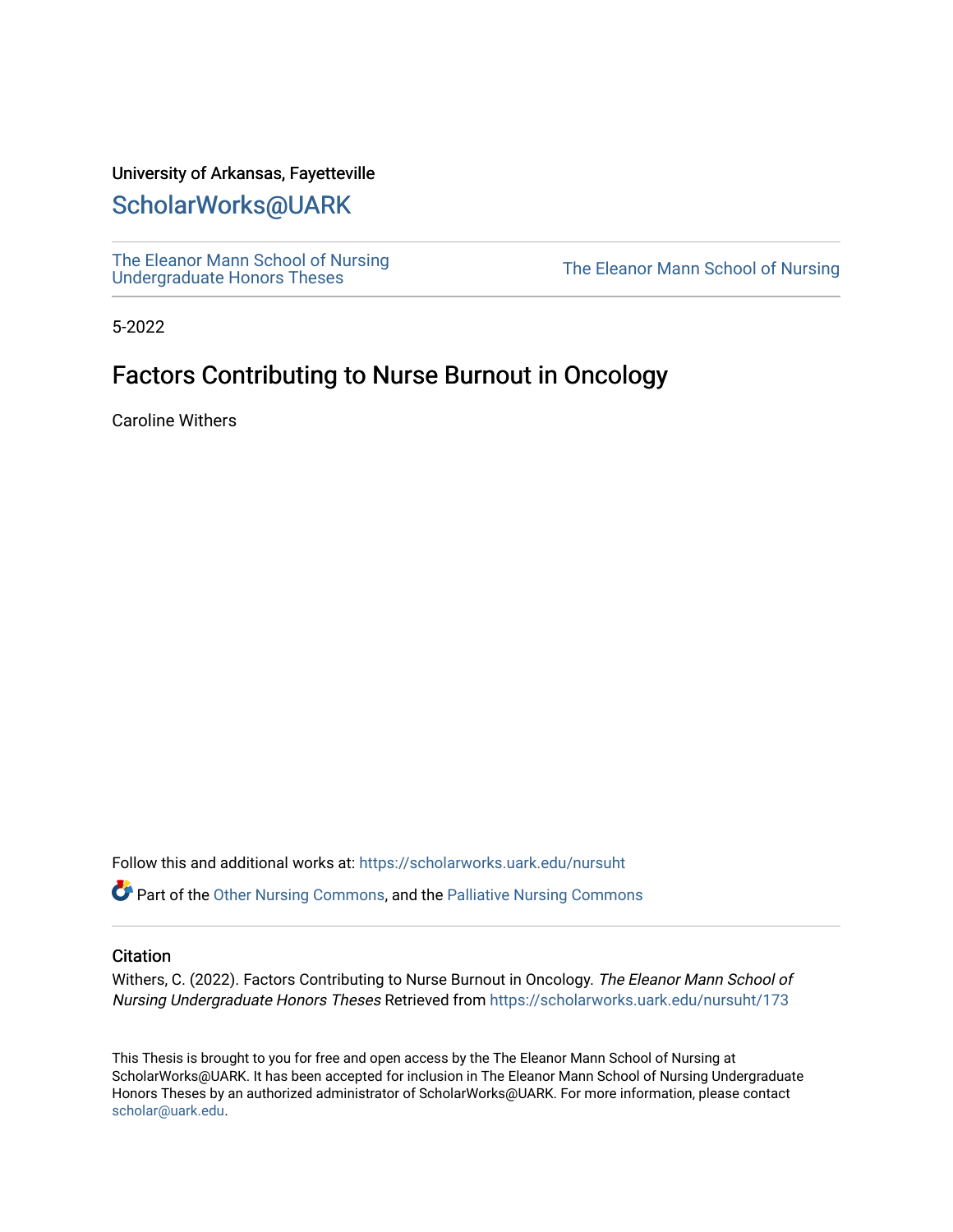# **Factors Contributing to Nurse Burnout in Oncology**

Caroline Withers

University of Arkansas

NURS 498VH: Nursing Honors Thesis Project

Dr. Peggy Lee

May 06, 2022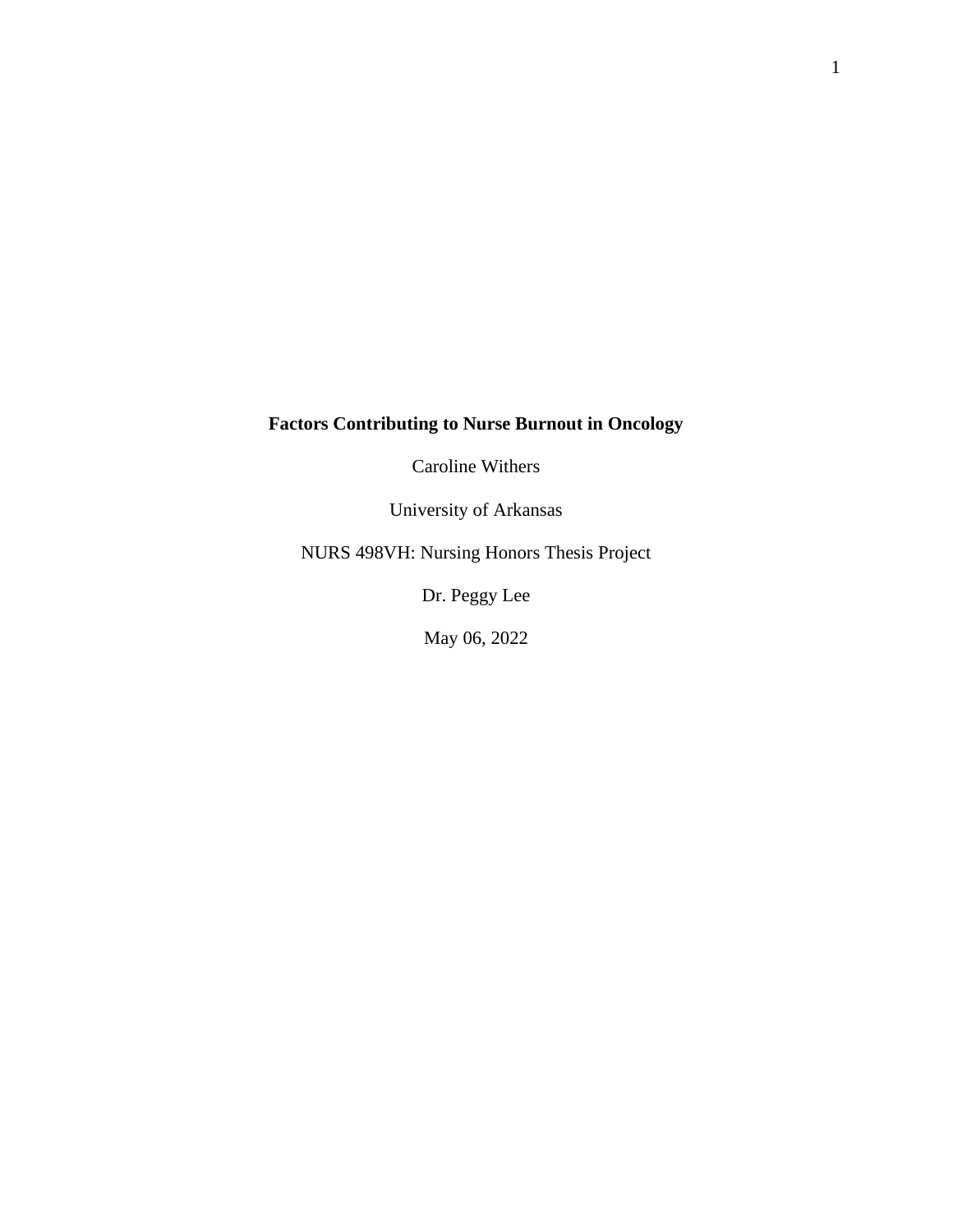### **Abstract**

Nurse burnout is a pressing concern for healthcare with significant implications for all areas of nursing and patient outcomes. However, the specialty of oncology experiences burnout differently than other specialties for a multitude of reasons. This literature review aims to determine factors that contribute to nurse burnout within oncology, and identify evidence-based prevention strategies. The twenty studies included in the review underscore the crucial role of management and leadership in the prevention of nurse burnout. Further education and research are needed to better understand causes of burnout, as well as proper interventions. Interventions need to be established on a hospital and unit basis, as every facility and specialty functions differently and will respond individually to burnout reduction techniques.

## **Introduction**

The World Health Organization (WHO) defines nurse burnout as "a syndrome conceptualized as resulting from chronic workplace stress that has not been successfully managed" (2019, para 4). Burnout is an increasingly prevalent occurrence in nursing, characterized as an occupational phenomenon involving the nurse's feelings of exhaustion, being distant from their job, and decreased professional efficacy. Like burnout, oncology nurses commonly struggle with compassion fatigue, which involves having negative feelings due to helping others. However, compared to burnout, compassion fatigue results from handling others' trauma, while burnout stems from poor management and occupational stress.

Burnout and compassion fatigue cultivate a poor environment for patients, as they are associated with a deterioration in patient care, and extreme exhaustion that the nurse is unable to perform their job safely (Ortega-Campos et al, 2020). The significance of burnout varies depending on the individual stakeholder. In nurses, burnout creates an unsafe environment,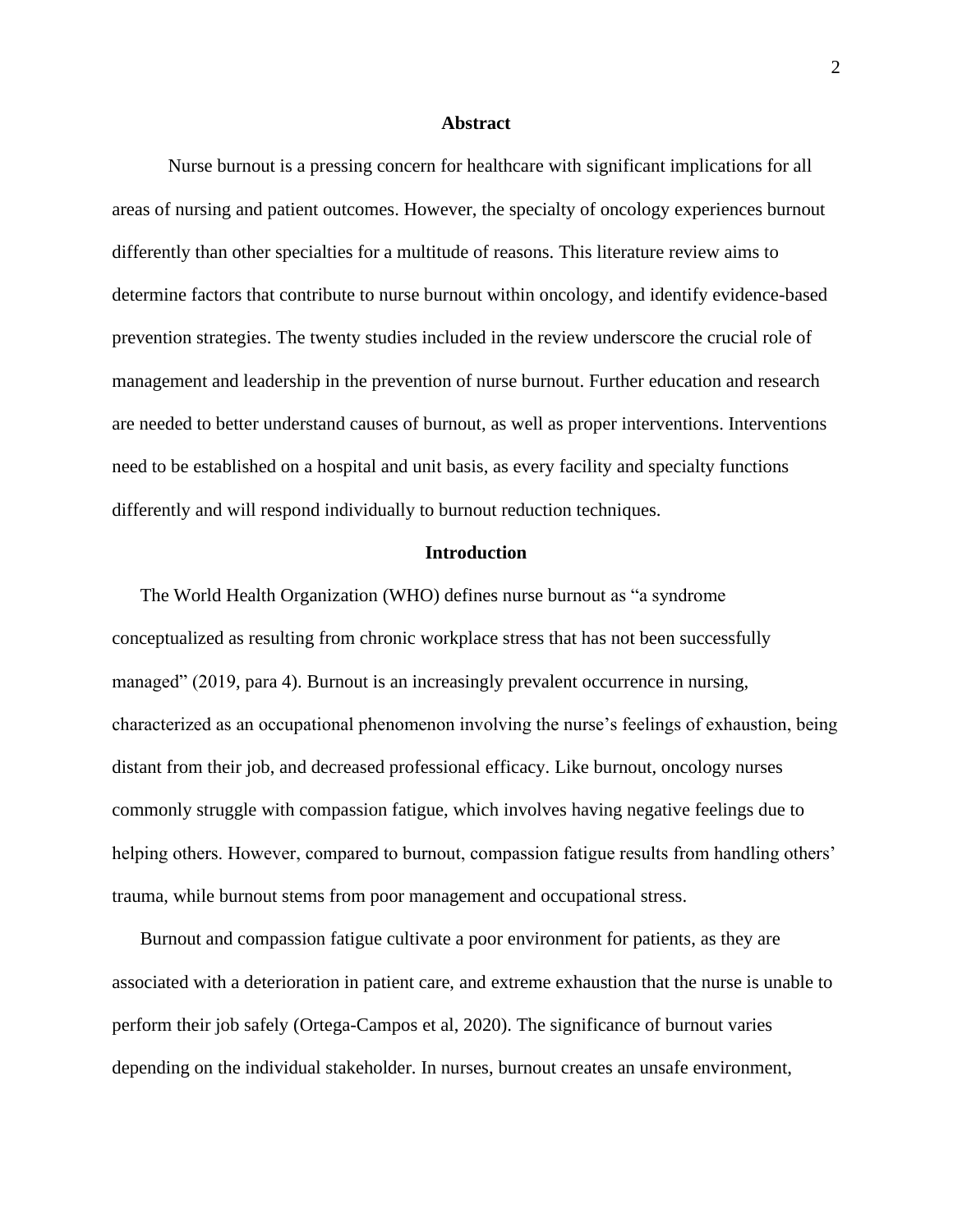affecting the nurse's health and well-being. One study shows that burnout directly relates to immune function, as levels of C3, C4, and CD4 positive T cells were associated with symptoms of burnout, including depersonalization and emotional exhaustion (Cui et al., 2021). Nurse burnout affects patient care quality and safety. When nurses are unable to work to their best ability due to burnout, patient care suffers. Lastly, burnout affects the hospital and healthcare system, costing an estimated \$4-6 billion every year (Franceschi, & Brandes, 2021). Aside from financials, as nurses become increasingly burnout, more are fleeing bedside. According to the American Association of International Healthcare Recruitment, 36% of nurses have or are considering leaving bedside since the pandemic for their own safety and mental health (2021).

It is important to distinguish burnout and compassion fatigue in oncology compared to other specialties, as these nurses face death and the grieving process every shift. The oncology specialty in this study refers to nurses that provide care to patients who have had, currently have, or are at risk of getting cancer. Oncology nurses consistently handle decisions concerning life and death for illnesses that typically have no cure. Whereas medical-surgical nurses still experience patient deaths, many conditions their patients receive care for have treatments with higher success rates. Lack of hope contributes to high rates of burnout and compassion fatigue in oncology. Oncology nurses care for patients and families enduring long illnesses, futile treatments, and high death rates. The cumulative emotional exhaustion couples with managing complex physical and psychological patient needs can contribute to burnout.

The Covid-19 pandemic brought media recognition and public appreciation for nurses' daily efforts. Alongside celebration, nurses have increasingly reported exploitation and complex challenges in navigating safe patient care amid a politicized environment. Oncology nurses continue treating and providing compassionate care to cancer patients, who are some of the most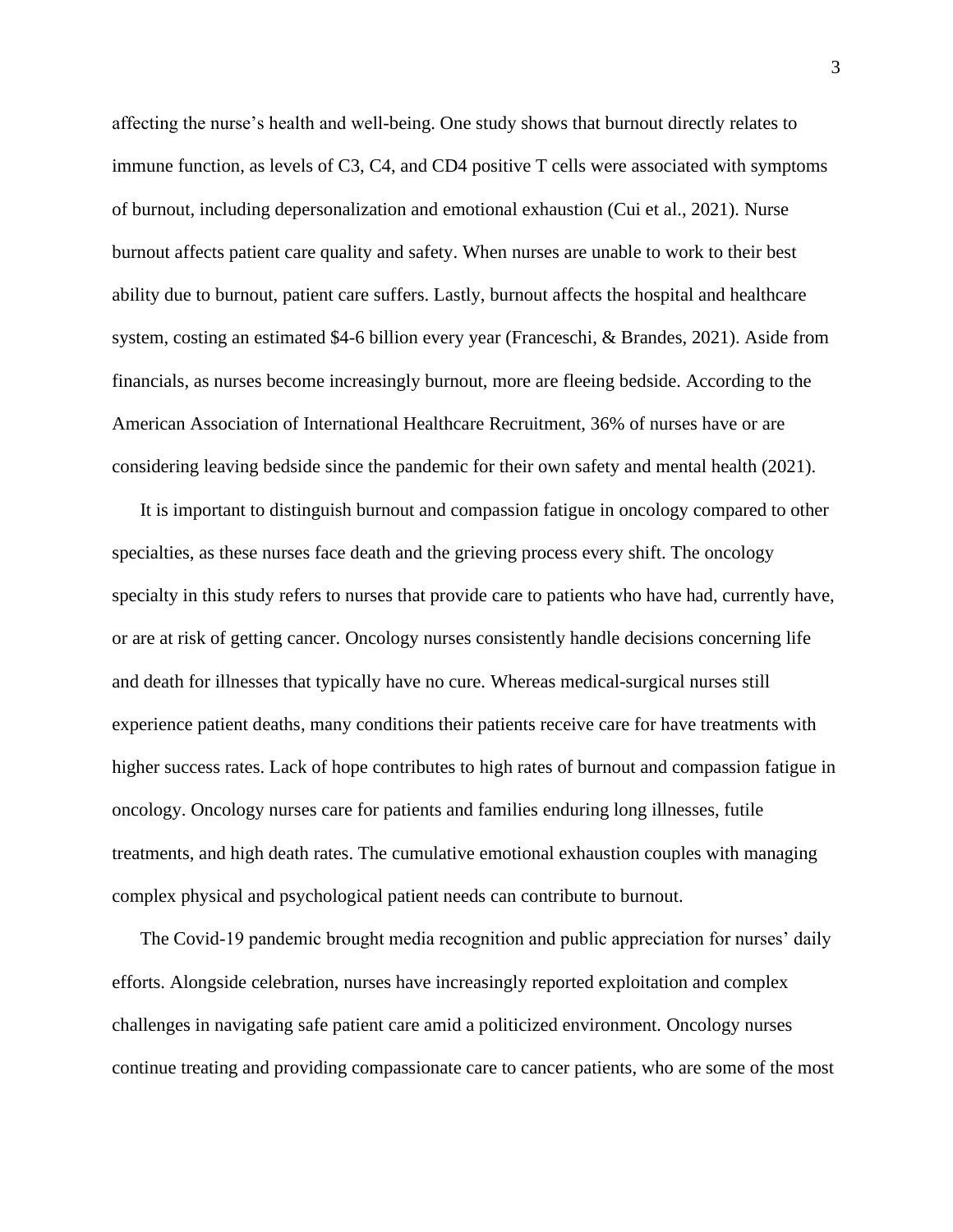vulnerable against the virus. By identifying the factors contributing to nurse burnout within the oncology specialty, interventions and treatment can be employed to evade burnout as a new grad nurse in this specialty.

## **PICOT Research Question:**

What factors contribute to nurse burnout in oncology nursing?

# **Study Design**

A systematic review of research is studied to examine the various factors contributing to oncology nurse burnout. This review upholds PRISMA guidelines and contains articles derived by CINAHL and PubMed.

## **Information Sources**

One student searched MEDLINE Complete, CINHAL with Full Text, APA PsycInfo, and Social Work Abstract databases using MeSH terms.

## **Search Strategy**

The terms used to formulate a conclusion to the PICOT question included "burnout" and "nursing". Search results were limited to articles published within the past five years.

# **Inclusion/Exclusion Criteria**

Articles were chosen based on the PICOT question: (1) the study examined nurses, particularly in the specialty of oncology  $(P)$ ;  $(2)$  the study focuses on nurse burnout  $(I)$ ;  $(3)$  the study looks at factors contributing to burnout in oncology compared to other specialties (O). The research question did not meet the criteria to include a comparison or time frame.

#### **Data Extraction**

From the articles found in the initial search, the author, design and method, sample/setting, measures, data, and findings were taken.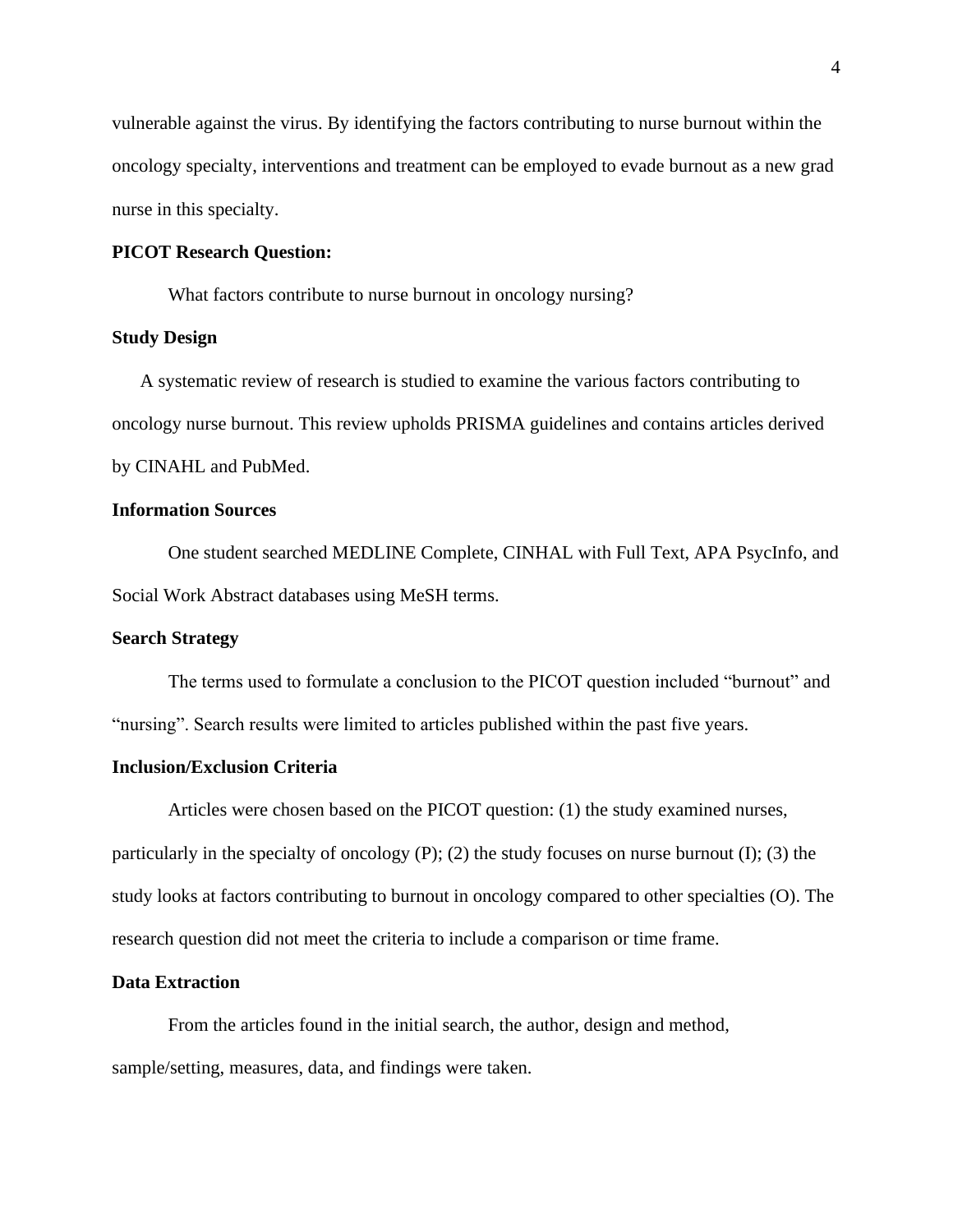# **Search Results**

The search from MEDLINE Complete, APA PsycInfo, CINAHL with Full Text, and Social Work Abstracts provided an initial 18,128 articles. Articles were then limited to those published within the past five years (7,030), and irrelevant titled articles were removed (5,341). Articles were excluded if they did not have full text written in English (1,767). Lastly, articles were chosen based on how well they aligned with the study, looking at burnout in nursing professionals working in oncology (20).

## **Figure 1**



## **Results**

## **Characteristics of Studies**

The studies chosen include a variety of designs, such as systematic literature reviews,

comparative cross-sectional reviews, questionnaires, longitudinal studies, meta-analysis study, a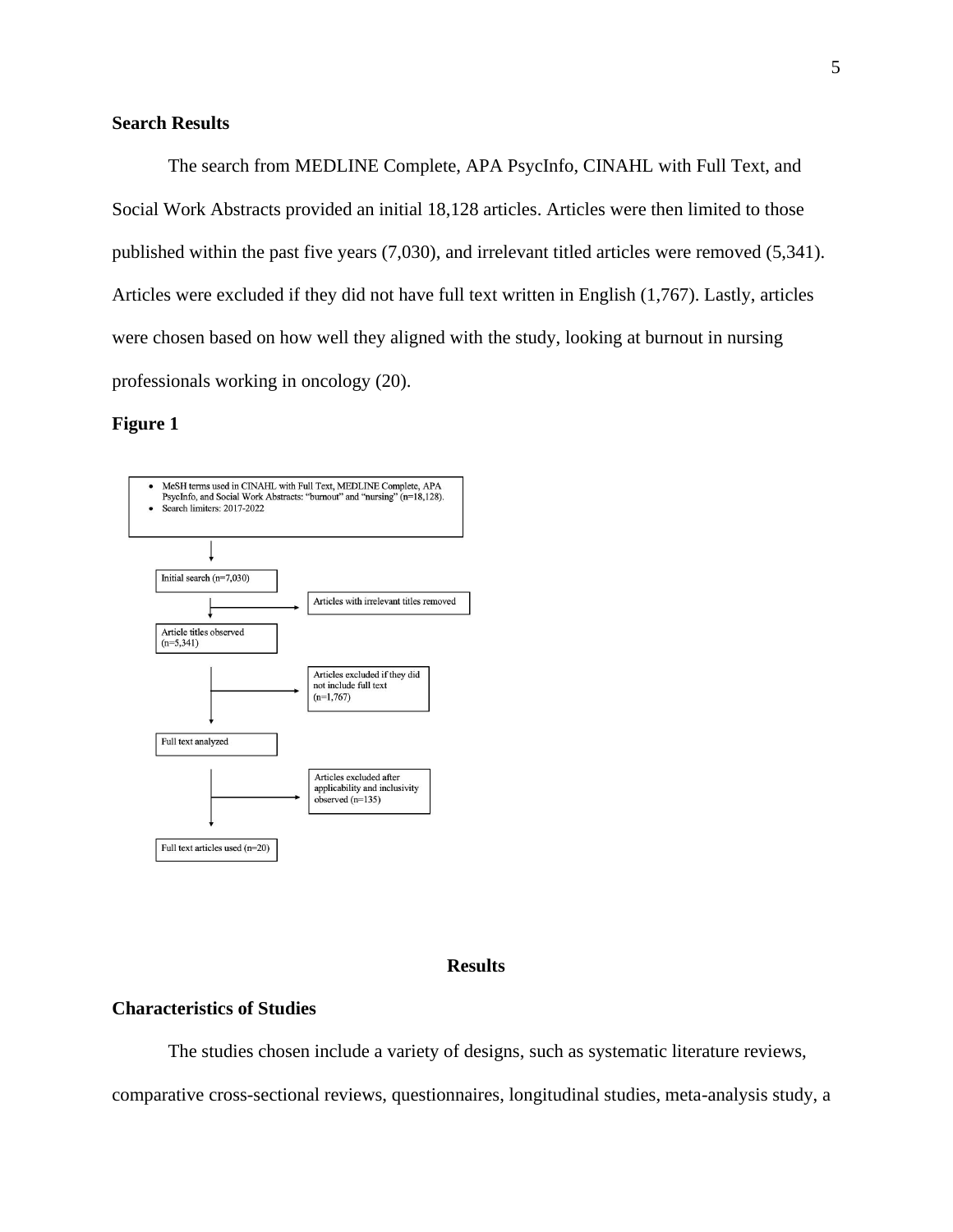mixed-method approach, and surveys. The sample from included articles is diverse, including a variety of nurse specialties, namely oncology and adult medical-surgical. Further, some articles include managers, charge nurses, and physicians, representing those in the United States, China, Europe, and Australia. Major variables studied in the articles correlate to the PICOT question, looking at compassion fatigue, burnout, nurse turnover, and verbal/physical violence.

## **Summary of Studies**

Nurse burnout is a pertinent topic, that has received increased attention from healthcare researchers and the public in recent years. The pandemic, alongside the media, introduced the general public to a side of healthcare that many were unaware of previously, including poor working conditions, lack of access, and the emotional exhaustion that comes from working in healthcare. The pandemic has had a profound effect on burnout in healthcare workers, to the extent that these workers had post-traumatic stress symptoms similar to victims of a large-scale natural disaster (Franceschi, & Brandes, 2021). Nurse burnout is a debated topic, particularly in terms of identifying the cause. A multitude of studies show different causes of burnout, specifically for their hospital or unit. The most prominent causes of burnout include a poor work environment, interdisciplinary bullying, and a lack of leadership by nurse leaders. Burnout has been shown to directly affect patient outcomes, most notably patient safety (Liu et al, 2018). Nurses are frontline workers involved in direct patient care, spending the greatest time with patients providing emotional and physical care. When nurses experience burnout, leading to emotional exhaustion, patient safety and the quality of care are hindered.

While prominent in all nursing specialties, burnout appears differently depending on the healthcare setting and patient care population. A study done in Wuhan, China compares nurse burnout in those working the frontline compared to a typical medical-surgical floor. Burnout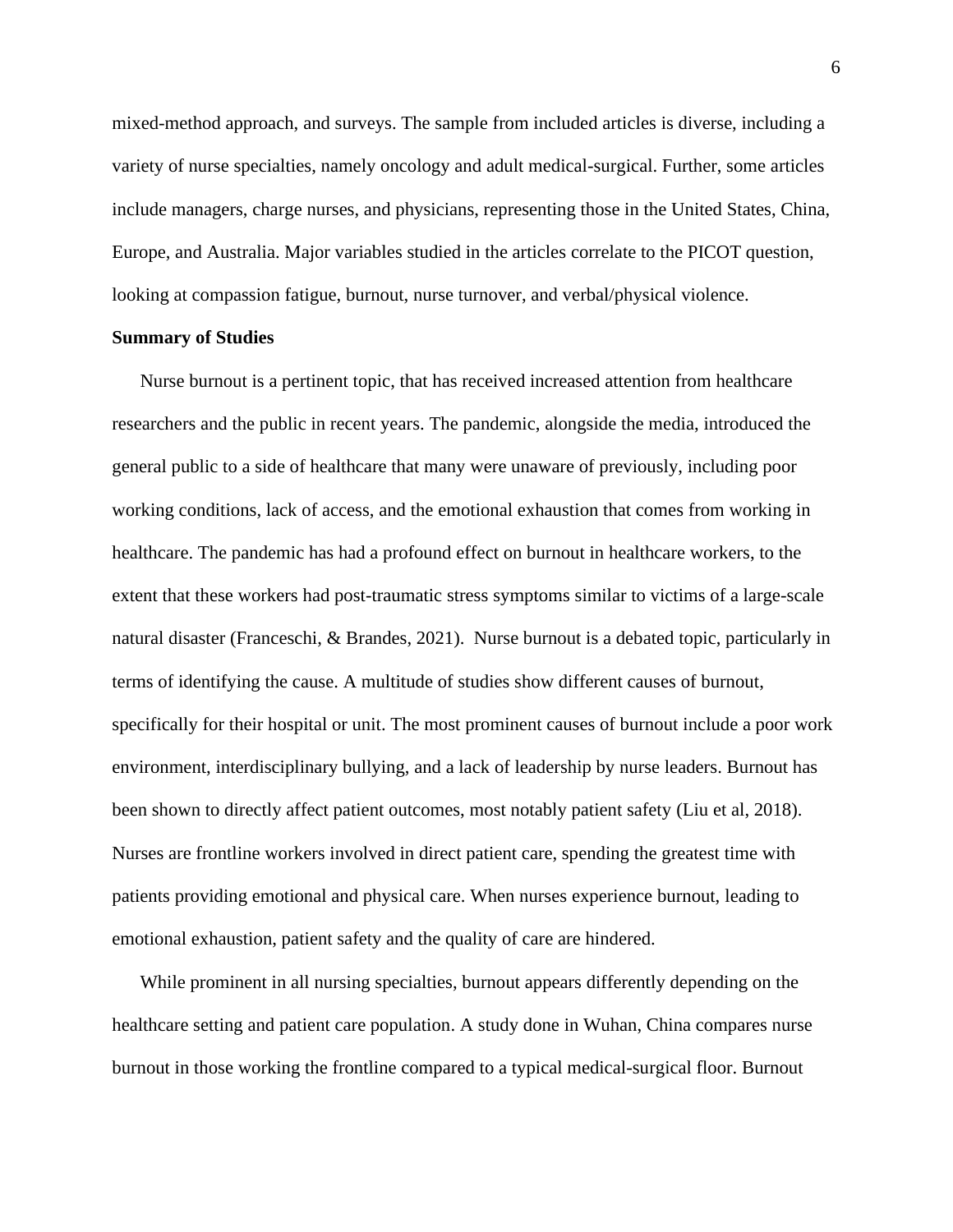rates were lower in those working Covid-19 frontlines, suggesting that these nurses felt they had more control of their situation compared to those not working directly with COVID patients (Wu et al, 2020). The oncology nurses in this study showed higher rates of burnout, as their patients are exceedingly susceptible to illness. The pandemic also suspended many cancer treatments and clinical trials for patients, adding further workplace stress on nurses leading to higher rates of burnout. Burnout has also been shown to appear differently depending on the occupation. For example, oncologists were shown to have higher depersonalization rates than oncology nurses, while nurses have higher rates of personal accomplishment (HaGani, Yagil, & Cohen, 2022). This difference highlights that interventions for burnout need to be tailored for that particular group or hospital. Another factor affecting burnout found in the studies is age, as young oncologists entering the workforce during the pandemic have high rates of anxiety, moderate to severe depression, and state their doubts about their medical vocation (Jiménez-Labaig et al., 2021). Healthcare is a stressful and emotionally taxing occupation on its own, handling death and dying with both patients and family members on the daily. The pandemic has instilled a fear of the unknown in both patients and staff, changing the face of healthcare forever.

Burnout in the oncology specialty is more prominent compared to medical-surgical specialties, as these workers more often deliver bad news, discuss life-changing decisions with patients and family, and commonly give medications with burdensome side effects. Cancer is a disease with high mortality and, while treatment is improving, care is commonly futile. As compared with diseases such as diabetes or heart failure, cancer treatment is only trying to allow the patient to live longer. Treatment for diabetes or heart failure is intended to make the patient healthier and recover from their illness. Being a provider, knowing that there's a high chance all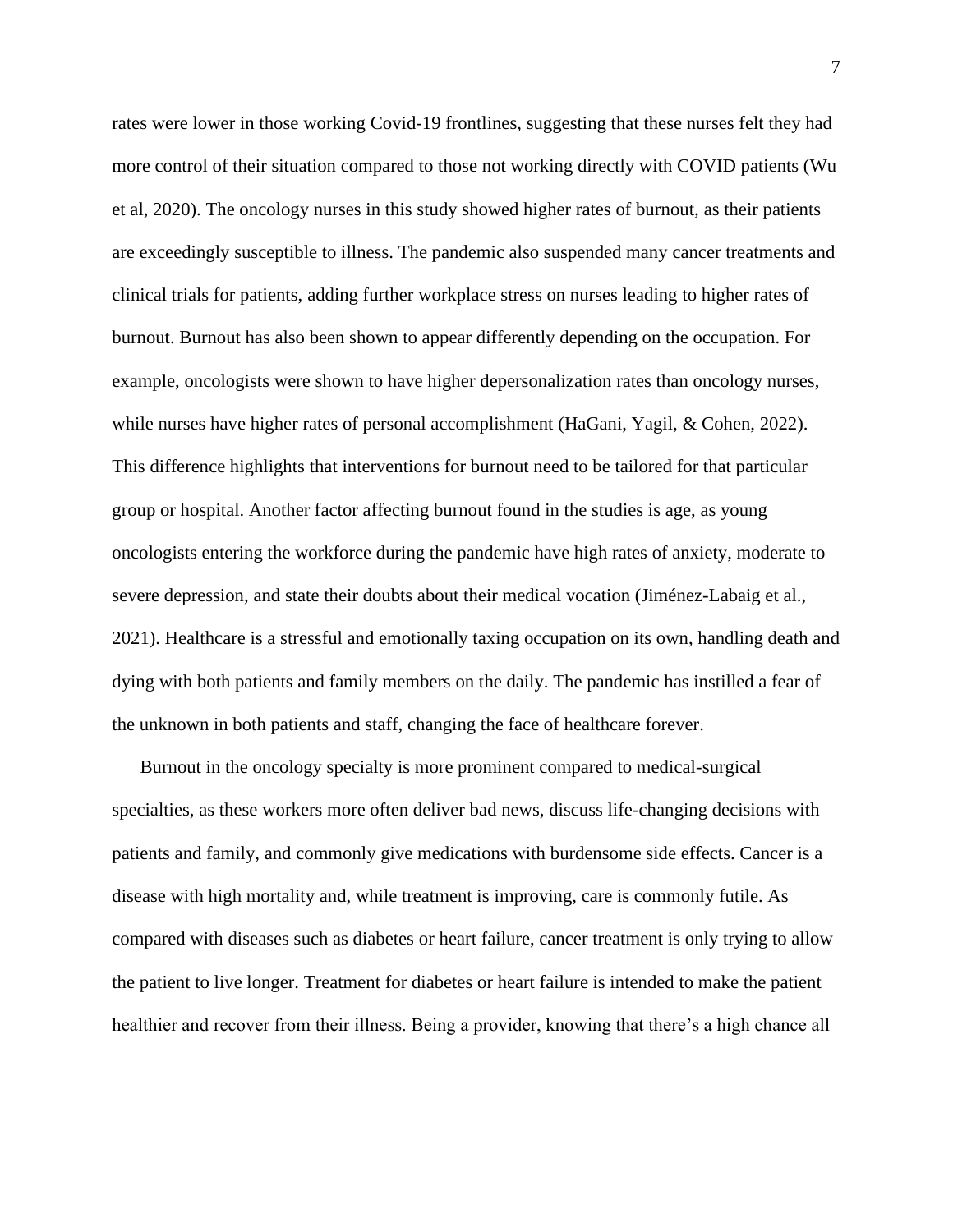of these interventions provided will not sustain the patient's life, can make delivering care

extremely difficult.

# **Figure 2**

| <b>First</b><br>Auth<br><b>or</b><br>(year                        | Conce<br>ptual<br>Frame<br>work | Design/<br><b>Method</b>               | Sample/<br><b>Setting</b>                             | <b>Major</b><br><b>Variables</b><br><b>Studied</b>                                          | <b>Measur</b><br>ements                             | Data<br><b>Analysis</b>           | <b>Findings</b>                                                                                                                                | Apprai<br>sal:<br>Worth<br>to<br><b>Practic</b><br>e                                                                     |
|-------------------------------------------------------------------|---------------------------------|----------------------------------------|-------------------------------------------------------|---------------------------------------------------------------------------------------------|-----------------------------------------------------|-----------------------------------|------------------------------------------------------------------------------------------------------------------------------------------------|--------------------------------------------------------------------------------------------------------------------------|
| <b>WHO</b><br>(2019)<br>$\mathcal{E}$                             | None                            | None                                   | None                                                  | None                                                                                        | None                                                | None                              | Defining<br>burnout as<br>an<br>occupatio<br>nal<br>phenomen<br><sub>on</sub>                                                                  | None                                                                                                                     |
| Orteg<br>$a-$<br>Camp<br><sub>OS</sub><br>(2019)<br>$\mathcal{E}$ | None                            | Systemat<br>ic<br>literature<br>review | 900<br>oncology<br>nurses                             | Compassi<br><sub>on</sub><br>satisfactio<br>n,<br>burnout,<br>and<br>compassio<br>n fatigue | Literatur<br>e review                               | <b>StatsDire</b><br><sub>ct</sub> | 19% for<br>low<br>compassi<br>on<br>satisfactio<br>n, 56%<br>for<br>medium<br>$&$ high<br>burnout,<br>and 60%<br>for<br>compassi<br>on fatigue | Increas<br>e in<br>burnout<br>can be<br>prevent<br>ed and<br>minimi<br>zed by<br>making<br>tailored<br>interven<br>tions |
| Guo<br>(2018)                                                     | None                            | Compara<br>tive<br>Cross-<br>Sectional | 100<br>Australia<br>n and<br>197<br>Chinese<br>nurses | Burnout,<br>reliance,<br>and<br>turnover<br>intention                                       | Online<br>$\&$<br>hardcop<br>y<br>question<br>naire | MBI-GS<br>and the<br>CD-RISC      | <b>Burnout</b><br>worse in<br>Australian<br>nurses.<br>Turnover<br>intention<br>predicted<br>this<br>burnout in<br>Australian<br>s, while      | It is<br>useful<br>informa<br>tion,<br>but<br>effectiv<br>${\rm e}$<br>strategi<br>es need<br>to be<br>develop           |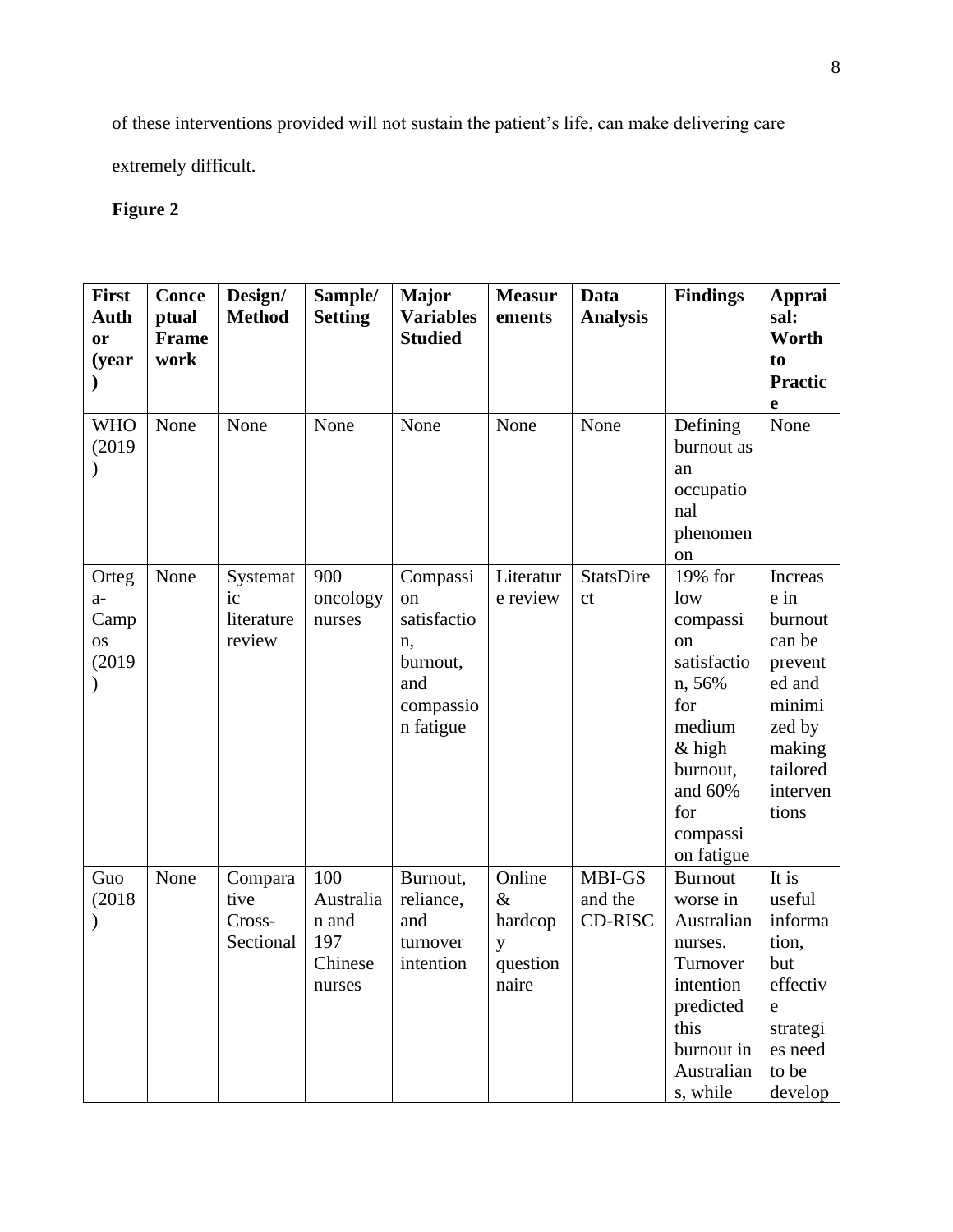|                        |      |                                        |                                                     |                                                                        |                       |                                                                                     | low<br>reliance/tu<br>rnover<br>intention/l<br><b>OW</b><br>exercise<br>predicted<br>burnout in<br>Chinese.                                                                                             | ed that<br>is<br>relevant<br>to the<br>U.S.                                                                                    |
|------------------------|------|----------------------------------------|-----------------------------------------------------|------------------------------------------------------------------------|-----------------------|-------------------------------------------------------------------------------------|---------------------------------------------------------------------------------------------------------------------------------------------------------------------------------------------------------|--------------------------------------------------------------------------------------------------------------------------------|
| Wei<br>(2020)          | None | Systemat<br>ic<br>literature<br>review | 18<br>studies<br>from 7<br>countries                | Burnout,<br>leadership<br>styles                                       | Literatur<br>e review | Cooper's<br>step-by-<br>step<br>recomme<br>ndations<br>for<br>research<br>synthesis | Authentic<br>&<br>transform<br>ational<br>leadership<br>help<br>leaders<br>demonstra<br>te self-<br>awareness<br>and high<br>moral<br>standards                                                         | Useful<br>informa<br>tion,<br>but<br>leaders<br>hip<br>styles<br>can<br>differ<br>from<br>hospital<br>and<br>commu<br>nity.    |
| Lear<br>(2021)         | None | Systemat<br>ic<br>literature<br>review | 7 articles                                          | Nurse<br>burnout in<br>oncology                                        | Literatur<br>e review | Review                                                                              | Mindfuln<br>ess and<br>other<br>activities<br>were<br>beneficial,<br>improving<br>resilience<br>was<br>linked to<br>improving<br>skill, and<br>emotional<br>support<br>interventi<br>ons all<br>helped. | This is<br>helpful<br>informa<br>tion,<br>but can<br>be<br>manipul<br>ate to<br>apply to<br>our<br>country<br>and<br>lifestyle |
| Schus<br>ter<br>(2021) | None | Question<br>naire                      | 1,100<br><b>HART</b><br>coach<br>consults<br>and 98 | Burnout,<br>moral<br>distress,<br>and PTSD<br>in health-<br>care staff | Review                | Review                                                                              | 25.6%<br>increase<br>in staff<br>reporting<br>as<br>"extremel                                                                                                                                           | This is<br>a great<br>article<br>that<br>shows<br>what                                                                         |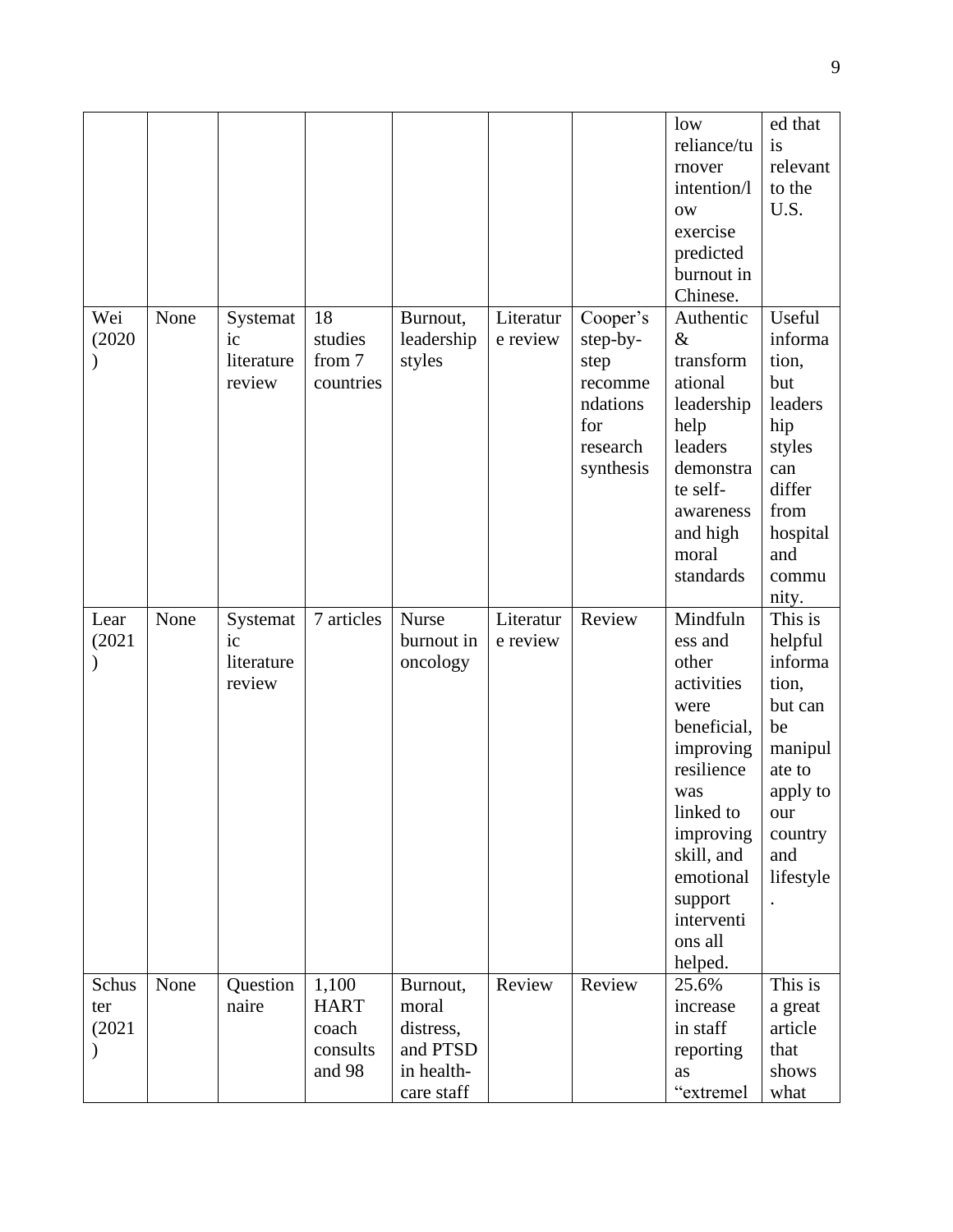|                |      |                              | <b>HART</b><br>shifts                                                                                                          |                                                                                                                                                                             |                             |                         | y<br>satisfied"<br>with<br>support                                                                                                                                        | can be<br>done,<br>but it<br>needs<br>to be<br>adopted<br>in a<br>differen<br>t<br>manner<br>dependi<br>ng on<br>the<br>hospital<br>/unit.              |
|----------------|------|------------------------------|--------------------------------------------------------------------------------------------------------------------------------|-----------------------------------------------------------------------------------------------------------------------------------------------------------------------------|-----------------------------|-------------------------|---------------------------------------------------------------------------------------------------------------------------------------------------------------------------|---------------------------------------------------------------------------------------------------------------------------------------------------------|
| Liu<br>(2021)  | None | Longitud<br>inal<br>study    | 108<br>adult<br>medical-<br>surgical<br>units<br>from 23<br>hospitals<br>in China<br>(once in<br>2014 and<br>again in<br>2018) | Changes<br>in quality<br>of care,<br>nurse job<br>outcomes,<br>nursing<br>work<br>environm<br>ent, non-<br>profession<br>al tasks,<br>and<br>nursing<br>care left<br>undone | Literatur<br>e<br>Review    | Review                  | Increase<br>in nursing<br>care tasks<br>left<br>undone,<br>less<br>reported<br>job<br>dissatisfac<br>tion or<br>intention<br>to leave,<br>improved<br>quality of<br>care. | A better<br>nursing<br>work<br>environ<br>ment<br>was<br>directly<br>related<br>to<br>better<br>nurse<br>job<br>outcom<br>es and<br>quality<br>of care. |
| Vose<br>(2021) | None | Longitud<br>inal<br>study    | $\overline{\phantom{0}}$                                                                                                       | Burnout,<br>frustration<br>emotional<br>exhaustio<br>n, and<br>work<br>dissatisfac<br>tion                                                                                  | Review                      | Review                  | Oncologis<br>ts showed<br>high rates<br>of<br>frustration<br>emotional<br>exhaustio<br>n, and<br>work<br>dissatisfac<br>tion                                              | Teamw<br>ork is<br>what<br>will<br>help<br>give<br>support<br>to staff                                                                                  |
| Santo<br>S     | None | Cross-<br>sectional<br>study | 231<br>nursing                                                                                                                 | Verbal/ph<br>ysical<br>violence                                                                                                                                             | Chi-<br>square,<br>Fisher's | Work<br>stress<br>scale | Higher<br>prevalenc<br>e of                                                                                                                                               | Importa<br>nt, but<br>needs                                                                                                                             |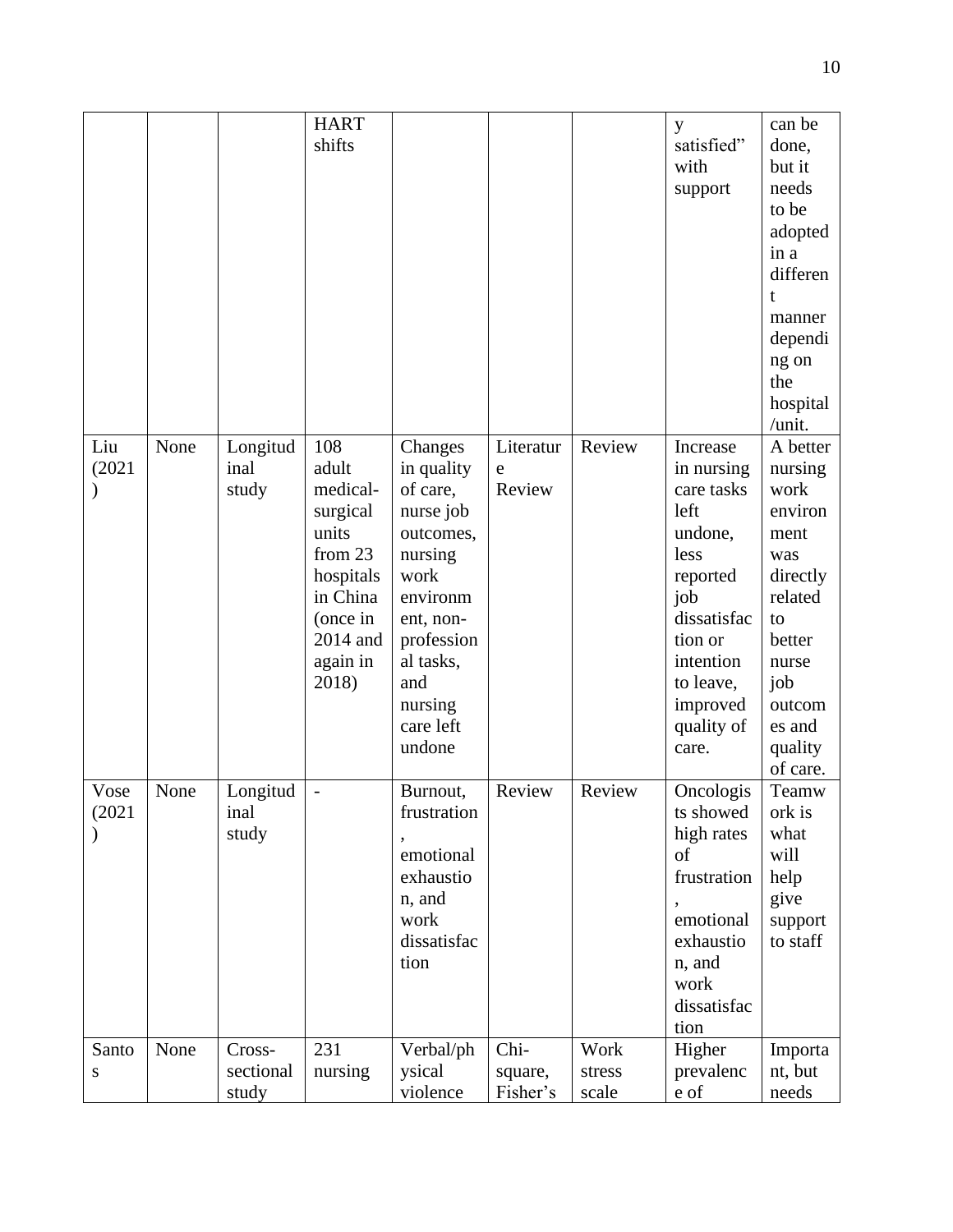| (2021)                |      |                              | professio<br>nals                                                                  | prevalenc<br>e,<br>sociodem<br>ographic                                | Exact,<br>Student<br>T and<br>Mann-                                      |                                                                              | physical/v<br>erbal<br>aggressio<br>n if they                                                                                                                                                | to be<br>evaluat<br>ed on a<br>hospital                                                                                                                 |
|-----------------------|------|------------------------------|------------------------------------------------------------------------------------|------------------------------------------------------------------------|--------------------------------------------------------------------------|------------------------------------------------------------------------------|----------------------------------------------------------------------------------------------------------------------------------------------------------------------------------------------|---------------------------------------------------------------------------------------------------------------------------------------------------------|
|                       |      |                              |                                                                                    | informatio<br>n, work-<br>related<br>violence                          | Whitney<br>tests                                                         |                                                                              | were tired<br>at the end<br>of a shift.<br>Higher<br>rates of<br>burnout,<br>work<br>stress, and<br>worse<br>sleep<br>quality in<br>those that<br>suffered<br>from<br>workplace<br>violence. | and unit<br>basis.                                                                                                                                      |
| Paiva<br>(2021)       | None | Cross-<br>sectional<br>study | 655<br>nursing<br>professio<br>nals                                                | <b>Burnout</b><br>syndrome                                             | Maslach<br><b>Burnout</b><br>Inventor<br>y<br>Human<br>Service<br>Survey | Univariat<br>e analysis<br>and<br>binary<br>logistic<br>regression<br>models | 10.2%<br>stated<br>they were<br>burnout.<br>Marital<br>status,<br>workplace<br>stressors,<br>and<br>melanchol<br>y were<br>predictors<br>of<br>burnout.                                      | Strategi<br>es need<br>to focus<br>on<br>changin<br>g the<br>work<br>process<br>and<br>create a<br>positive<br>environ<br>ment<br>for<br>cowork<br>ers. |
| Masc<br>aro<br>(2021) | None | Mixed-<br>method<br>approach | 130<br>coordina<br>tors from<br>cancer<br>centers<br>in the<br>Southeas<br>tern US | Resilience<br>, sleep<br>dysfunctio<br>n, stress,<br>and<br>incivility | Self-<br>report<br>measure<br>s and<br>group<br>discussi<br>on           | Descripti<br>ve<br>statistics                                                | Found<br>that<br>burnout<br>was<br>triggered<br>by feeling<br>overwhel<br>med.                                                                                                               | Having<br>a<br>supporti<br>ve work<br>culture<br>fostered<br>in<br>teamwo<br>rk can<br>help                                                             |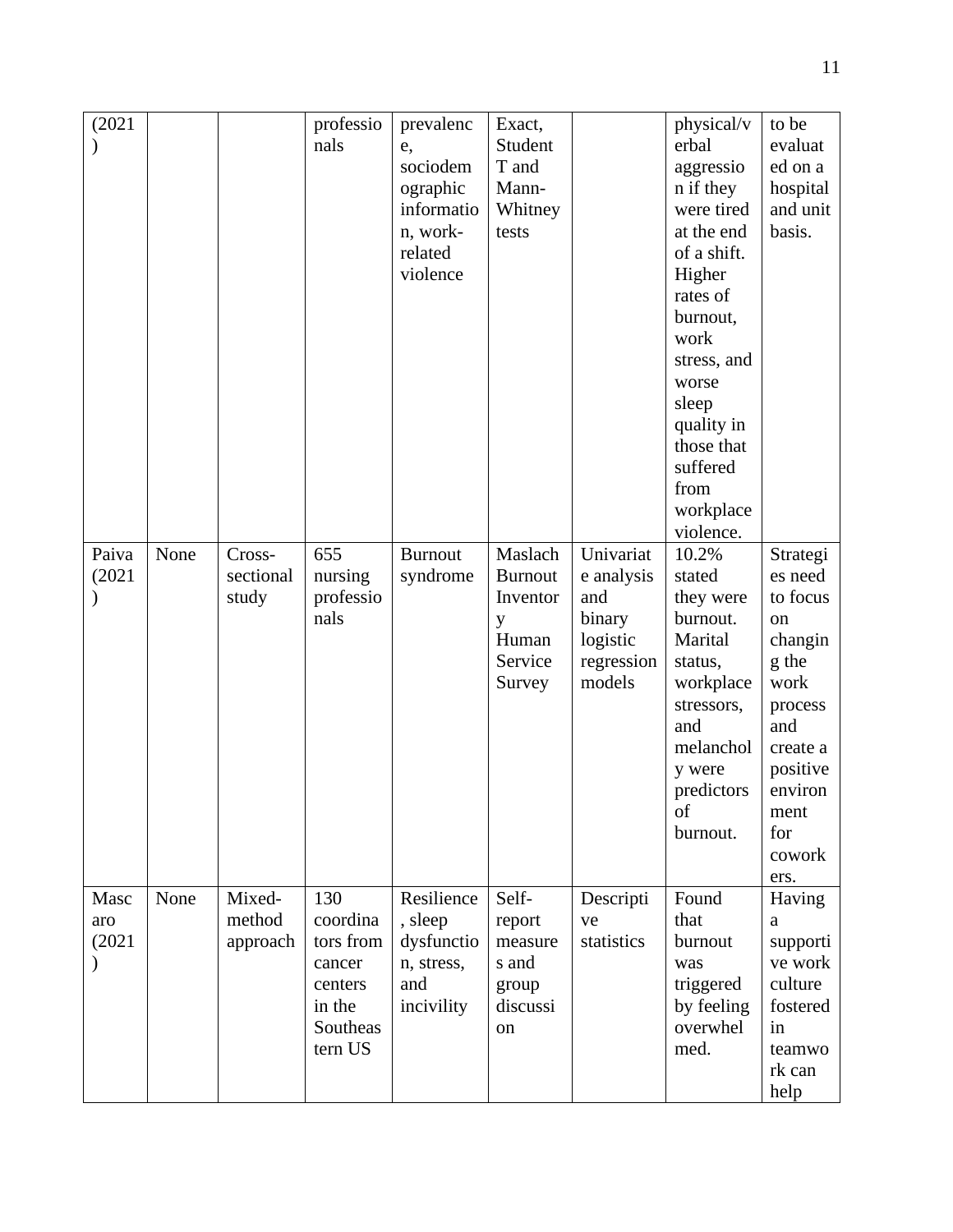|                                                                                                                                                                                                                                                                                                                                                                                                                                                         |      |                              |                                                                                       |                                                                            |                                            |                                                                               |                                                                                                                                                                                                                               | buffer<br>these<br>feelings<br>of<br>being<br>overwh<br>elmed.                                                                                                   |
|---------------------------------------------------------------------------------------------------------------------------------------------------------------------------------------------------------------------------------------------------------------------------------------------------------------------------------------------------------------------------------------------------------------------------------------------------------|------|------------------------------|---------------------------------------------------------------------------------------|----------------------------------------------------------------------------|--------------------------------------------|-------------------------------------------------------------------------------|-------------------------------------------------------------------------------------------------------------------------------------------------------------------------------------------------------------------------------|------------------------------------------------------------------------------------------------------------------------------------------------------------------|
| Hlubo<br>cky<br>(2021)                                                                                                                                                                                                                                                                                                                                                                                                                                  | None | Cross-<br>sectional<br>study | 31<br>articles                                                                        | Burnout,<br>and<br>interventi<br>ons<br>surroundi<br>ng it.                | None                                       | None                                                                          | The<br>clinician<br>well-<br>being task<br>force was<br>created to<br>improve<br>quality,<br>safety,<br>and value<br>of cancer<br>care. This<br>was done<br>by<br>improving<br>oncology<br>profession<br>al's well-<br>being. | This is<br>a good<br>represe<br>ntation<br>of<br>interven<br>tions<br>that can<br>done in<br>hospital<br>s to<br>support<br>a<br>culture<br>of<br>commu<br>nity. |
| HaGa<br>$\overline{\text{ni}}$<br>(2022)                                                                                                                                                                                                                                                                                                                                                                                                                | None | Meta-<br>analysis<br>study   | 34 total<br>studies<br>(4,705)<br>oncologi<br>sts and<br>6,940<br>oncology<br>nurses) | Compare<br>burnout<br>between<br>oncologist<br>s and<br>oncology<br>nurses | Maslach<br><b>Burnout</b><br>Inventor<br>y | Fixed and<br>random<br>effects<br>models<br>used to<br>calculate<br>estimates | Higher<br>depersona<br>lization<br>found in<br>oncologist<br>S.                                                                                                                                                               | Tailore<br>d<br>interven<br>tions<br>are<br>needed<br>dependi<br>ng of<br>professi<br>on and<br>specialt<br>y, as<br>well as<br>hospital                         |
| Jimén<br>ez-<br>Labai<br>$\mathbf{g}% _{T}=\mathbf{g}_{T}=\mathbf{g}_{T}=\mathbf{g}_{T}=\mathbf{g}_{T}=\mathbf{g}_{T}=\mathbf{g}_{T}=\mathbf{g}_{T}=\mathbf{g}_{T}=\mathbf{g}_{T}=\mathbf{g}_{T}=\mathbf{g}_{T}=\mathbf{g}_{T}=\mathbf{g}_{T}=\mathbf{g}_{T}=\mathbf{g}_{T}=\mathbf{g}_{T}=\mathbf{g}_{T}=\mathbf{g}_{T}=\mathbf{g}_{T}=\mathbf{g}_{T}=\mathbf{g}_{T}=\mathbf{g}_{T}=\mathbf{g}_{T}=\mathbf{g}_{T}=\mathbf{g}_{T}=\mathbf{g}_{T}=\math$ | None | Survey                       | 243<br>complete<br>d the<br>first<br>survey,                                          | <b>Burnout</b><br>levels and<br>determina<br>nts in<br>young               | Maslach<br><b>Burnout</b><br>Inventor<br>y | Linear<br>regression<br>using<br><b>IBM</b><br><b>SPSS</b>                    | <b>Burnout</b><br>was more<br>common<br>in<br>oncology                                                                                                                                                                        | It is<br>importa<br>nt to<br>continu<br>ously                                                                                                                    |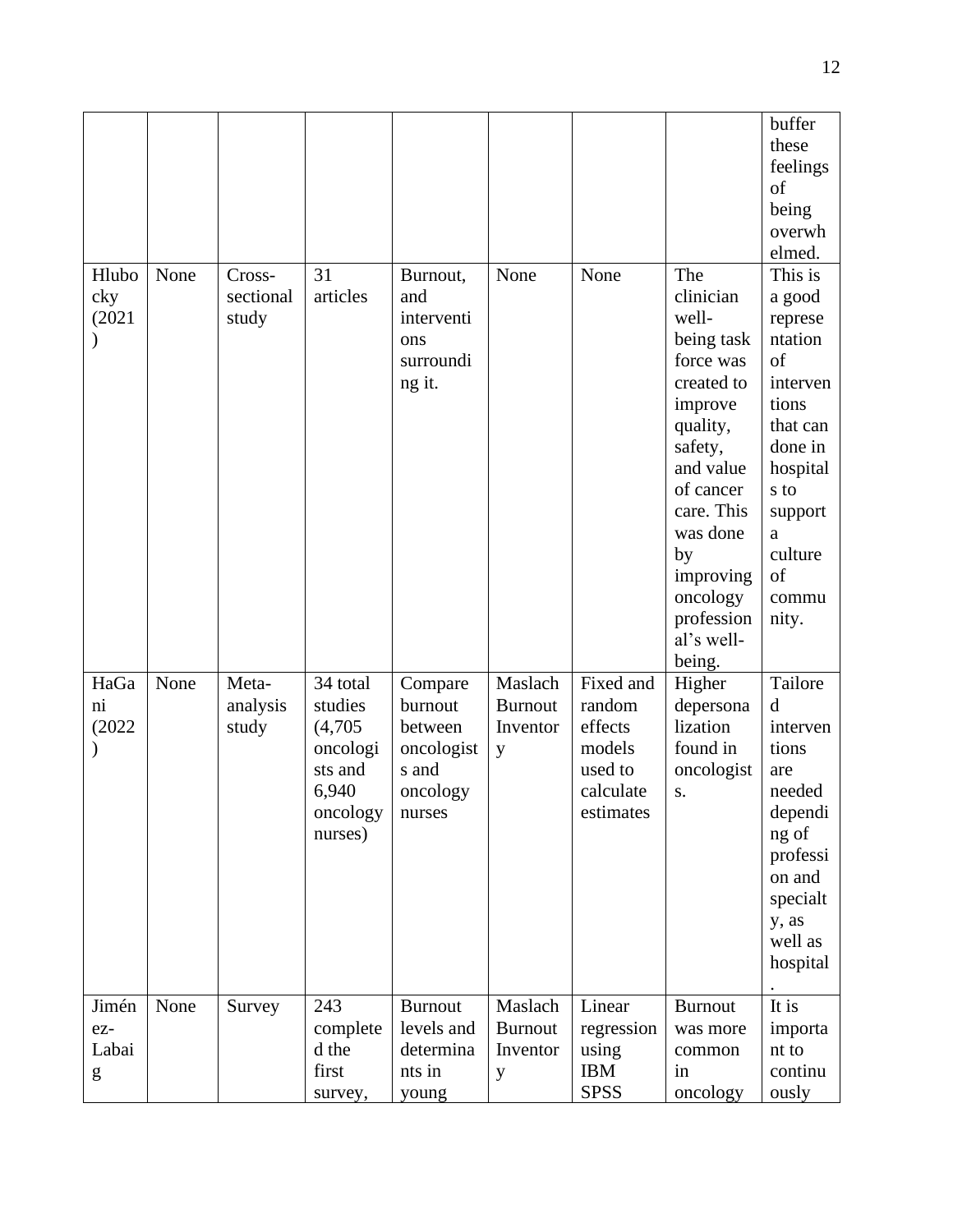| (2021)               |      |                              | 263<br>complete<br>d the<br>second                                                               | oncologist<br>s, and the<br>effect the<br>pandemic<br>has had    |                                            |                                              | residents,<br>and was<br>associated<br>with a<br>poor<br>work-life<br>balance,<br>poor<br>vacation<br>time, and<br>higher<br>burnout.                                | monitor<br>burnout<br>in<br>healthc<br>are<br>workers                                                                                                                             |
|----------------------|------|------------------------------|--------------------------------------------------------------------------------------------------|------------------------------------------------------------------|--------------------------------------------|----------------------------------------------|----------------------------------------------------------------------------------------------------------------------------------------------------------------------|-----------------------------------------------------------------------------------------------------------------------------------------------------------------------------------|
| Cui<br>(2021)        | None | Survey                       | 105<br>female<br>nurses                                                                          | Look at<br>the effects<br>of burnout<br>on<br>immune<br>function | Maslach<br><b>Burnout</b><br>Inventor<br>y | Spearman<br>rank<br>correlatio<br>n analysis | Levels of<br>C <sub>3</sub> , C <sub>4</sub> ,<br>and<br>CD4/CD8<br>positive T<br>cells were<br>associated<br>with<br>burnout<br>symptoms                            | Behavi<br>oral and<br>psychol<br>ogical<br>interven<br>tions<br>need to<br>be<br>establis<br>hed to<br>reduce<br>burnout<br>and<br>better<br>regulate<br>nurses'<br>immuni<br>ty. |
| Nwan<br>ya<br>(2021) | None | Cross-<br>sectional<br>study | 31 total<br>articles,<br>covering<br>North<br>America<br>and<br>Europe<br>from<br>2014-<br>2020. | <b>Burnout</b><br>in<br>oncology<br>nurses                       | None                                       | None                                         | Prevalenc<br>e of<br>burnout<br>was high<br>and has<br>since<br>increased<br>since the<br>pandemic.<br>Major<br>causes of<br>burnout<br>occur in<br>the<br>workplace | Interve<br>ntions<br>need to<br>focus<br>on both<br>instituti<br>onal<br>fixes as<br>well as<br>the<br>individ<br>ual's<br>coping<br>mechan<br>ism.                               |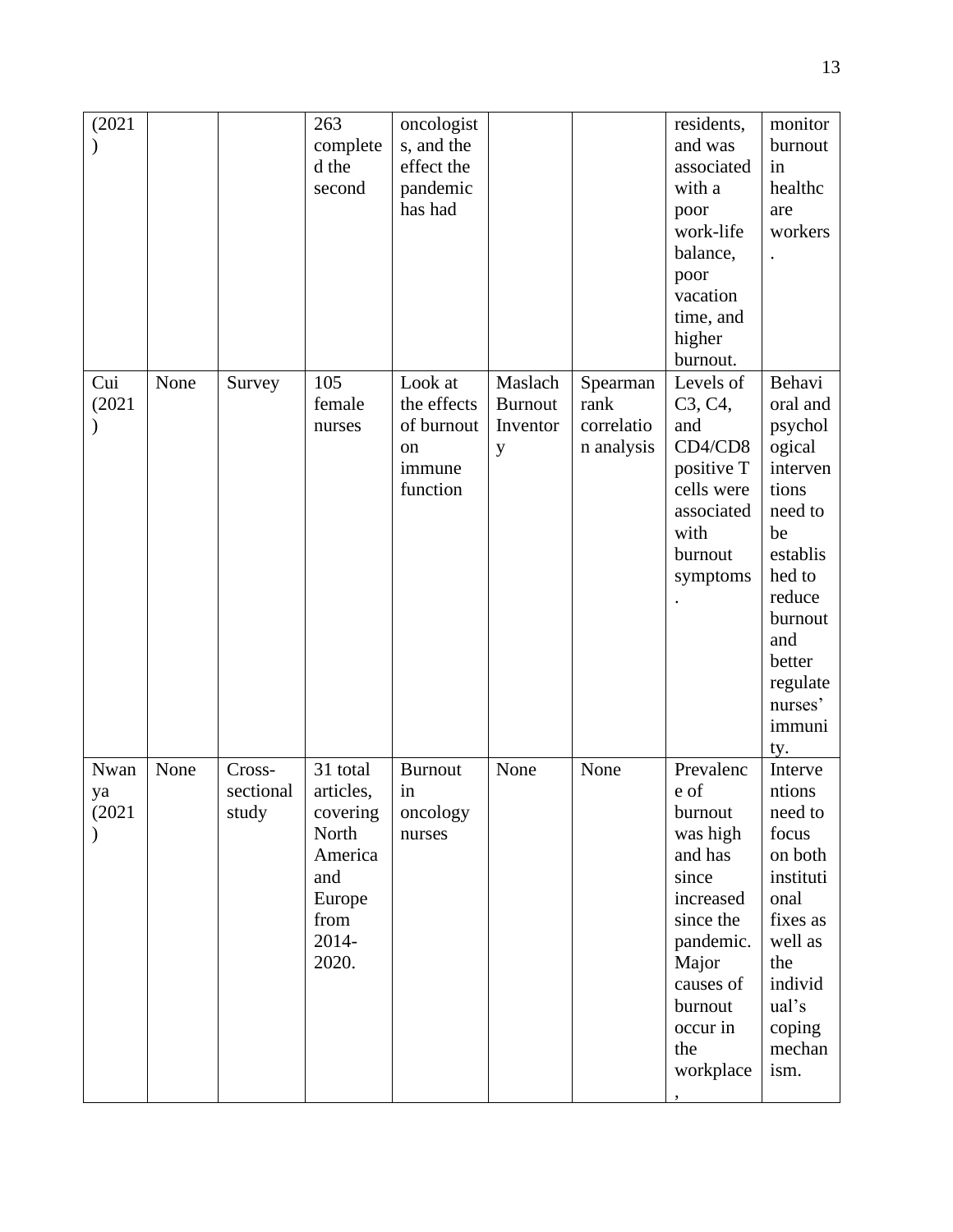|               |      |                              |                 |                    |                           |                    | including<br>things that<br>prohibit<br>nurses |                      |
|---------------|------|------------------------------|-----------------|--------------------|---------------------------|--------------------|------------------------------------------------|----------------------|
|               |      |                              |                 |                    |                           |                    | from                                           |                      |
|               |      |                              |                 |                    |                           |                    | working                                        |                      |
|               |      |                              |                 |                    |                           |                    | according<br>to their                          |                      |
|               |      |                              |                 |                    |                           |                    | values.                                        |                      |
| Franc         | None | Meta-                        | 166             | <b>Burnout</b>     | None                      | None               | COVID-                                         | In order             |
| eschi         |      | analysis                     | clinician       | in                 |                           |                    | 19 has                                         | to face              |
| (2021)        |      |                              | S               | oncology,          |                           |                    | had                                            | burnout              |
|               |      |                              |                 | and what<br>can be |                           |                    | profound<br>implicatio                         | , it is<br>the       |
|               |      |                              |                 | done to            |                           |                    | ns on the                                      | respons              |
|               |      |                              |                 | remediate          |                           |                    | mental                                         | ibility              |
|               |      |                              |                 | this               |                           |                    | health of                                      | of both              |
|               |      |                              |                 | burnout.           |                           |                    | clinicians,<br>and has                         | the                  |
|               |      |                              |                 |                    |                           |                    | significan                                     | hospital<br>and the  |
|               |      |                              |                 |                    |                           |                    | tly                                            | clinicia             |
|               |      |                              |                 |                    |                           |                    | increased                                      | n.                   |
|               |      |                              |                 |                    |                           |                    | the risk of                                    | Clinicia             |
|               |      |                              |                 |                    |                           |                    | burnout.<br>Promotin                           | ns need<br>to feel   |
|               |      |                              |                 |                    |                           |                    | g team                                         | empow                |
|               |      |                              |                 |                    |                           |                    | health is                                      | ered, in             |
|               |      |                              |                 |                    |                           |                    | vital to                                       | both                 |
|               |      |                              |                 |                    |                           |                    | prevent                                        | themsel              |
|               |      |                              |                 |                    |                           |                    | this<br>burnout.                               | ves and<br>cowork    |
|               |      |                              |                 |                    |                           |                    |                                                | ers.                 |
|               |      |                              |                 |                    |                           |                    |                                                | Hospita              |
|               |      |                              |                 |                    |                           |                    |                                                | ls need              |
|               |      |                              |                 |                    |                           |                    |                                                | to                   |
|               |      |                              |                 |                    |                           |                    |                                                | include              |
|               |      |                              |                 |                    |                           |                    |                                                | more<br>activitie    |
|               |      |                              |                 |                    |                           |                    |                                                | s that               |
|               |      |                              |                 |                    |                           |                    |                                                | built                |
|               |      |                              |                 |                    |                           |                    |                                                | commu                |
|               |      |                              |                 |                    |                           |                    |                                                | nity.                |
| Bui<br>(2021) | None | $Survey +$<br>$\overline{2}$ | 28<br>participa | Look at<br>the     | Maslach<br><b>Burnout</b> | Wilcoxon<br>signed | Found a<br>correlatio                          | Specific<br>interven |
| $\mathcal{)}$ |      | question                     | nts in          | effectiven         | Inventor                  | rank test          | n between                                      | tions                |
|               |      | naires                       | question        | ess of             | y                         |                    | teams that                                     | need to              |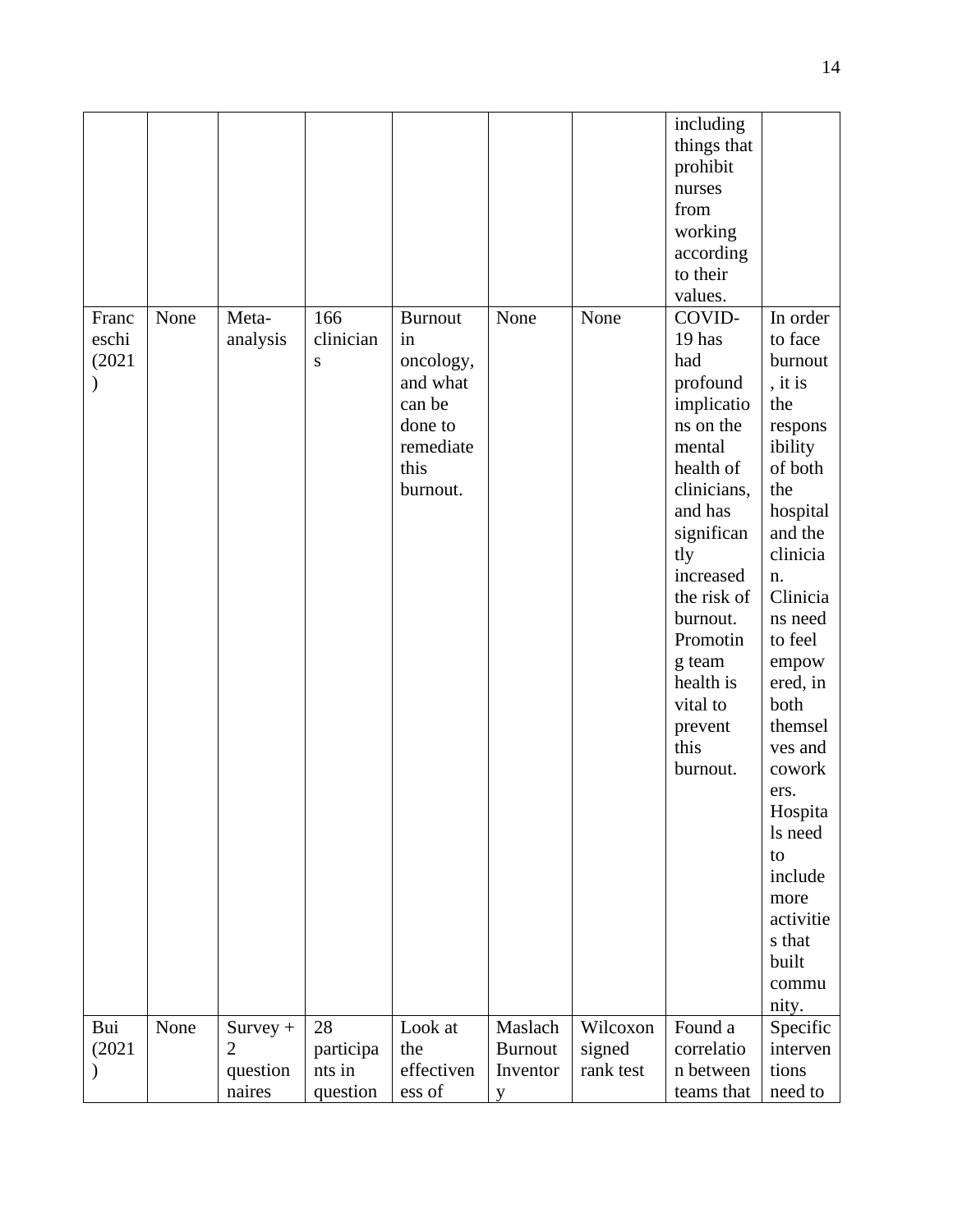|                |      |                              | $naire +$<br>articles                            | interventi<br>ons in<br>decreasin<br>g burnout,<br>looking at<br>work and<br>lifestyle<br>risk<br>factors                              |                                                                                                      |                                    | didn't<br>work well<br>together<br>and high<br>emotional<br>exhaustio<br>n.                                                                                                              | be<br>made to<br>prevent<br>and<br>reduce<br>burnout<br>in<br>oncolog<br>y<br>nurses.                                                                                                                                                                                               |
|----------------|------|------------------------------|--------------------------------------------------|----------------------------------------------------------------------------------------------------------------------------------------|------------------------------------------------------------------------------------------------------|------------------------------------|------------------------------------------------------------------------------------------------------------------------------------------------------------------------------------------|-------------------------------------------------------------------------------------------------------------------------------------------------------------------------------------------------------------------------------------------------------------------------------------|
| Avci<br>(2021) | None | Cross-<br>sectional<br>study | 285<br>medical<br>oncologi<br>sts                | Mindfulne<br>ss effect<br>on<br>burnout                                                                                                | Mindful<br>Attentio<br>n<br>Awarene<br>ss Scale<br>$+$<br>Maslach<br><b>Burnout</b><br>Inventor<br>y | Statistical<br>significan<br>ce    | Mindfuln<br>ess was<br>shown to<br>decrease<br>emotional<br>exhaustio<br>n and<br>depersona<br>lization,<br>while<br>increasing<br>personal<br>accomplis<br>hment in<br>oncologist<br>S. | Hospita<br>ls can<br>start<br>enforci<br>ng<br>mindful<br>ness as<br>a<br>normal<br>practice<br>for their<br>staff in<br>order to<br>help<br>reduce<br>burnout                                                                                                                      |
| Liu<br>(2018)  | None | Cross-<br>sectional<br>study | 23<br>hospitals<br>in China<br>(1542)<br>nurses) | Impact of<br>hospital<br>work<br>environm<br>ent, nurse<br>burnout,<br>workload,<br>and care<br>left<br>undone on<br>patient<br>safety | Maslach<br><b>Burnout</b><br>Inventor<br>y                                                           | Structural<br>equation<br>modeling | Having a<br>better<br>work<br>environm<br>ent was<br>directly<br>associated<br>with<br>better<br>patient<br>outcomes<br>and<br>safety.                                                   | In order<br>to<br>reduce<br>burnout<br>and<br>$\operatorname*{increase}% \left( \mathcal{M}\right) \equiv\operatorname*{trace}\left( \mathcal{M}\right)$<br>patient<br>safety,<br>hospital<br>s need<br>to<br>increase<br>staffing<br>provide<br>better<br>support<br>to<br>nurses, |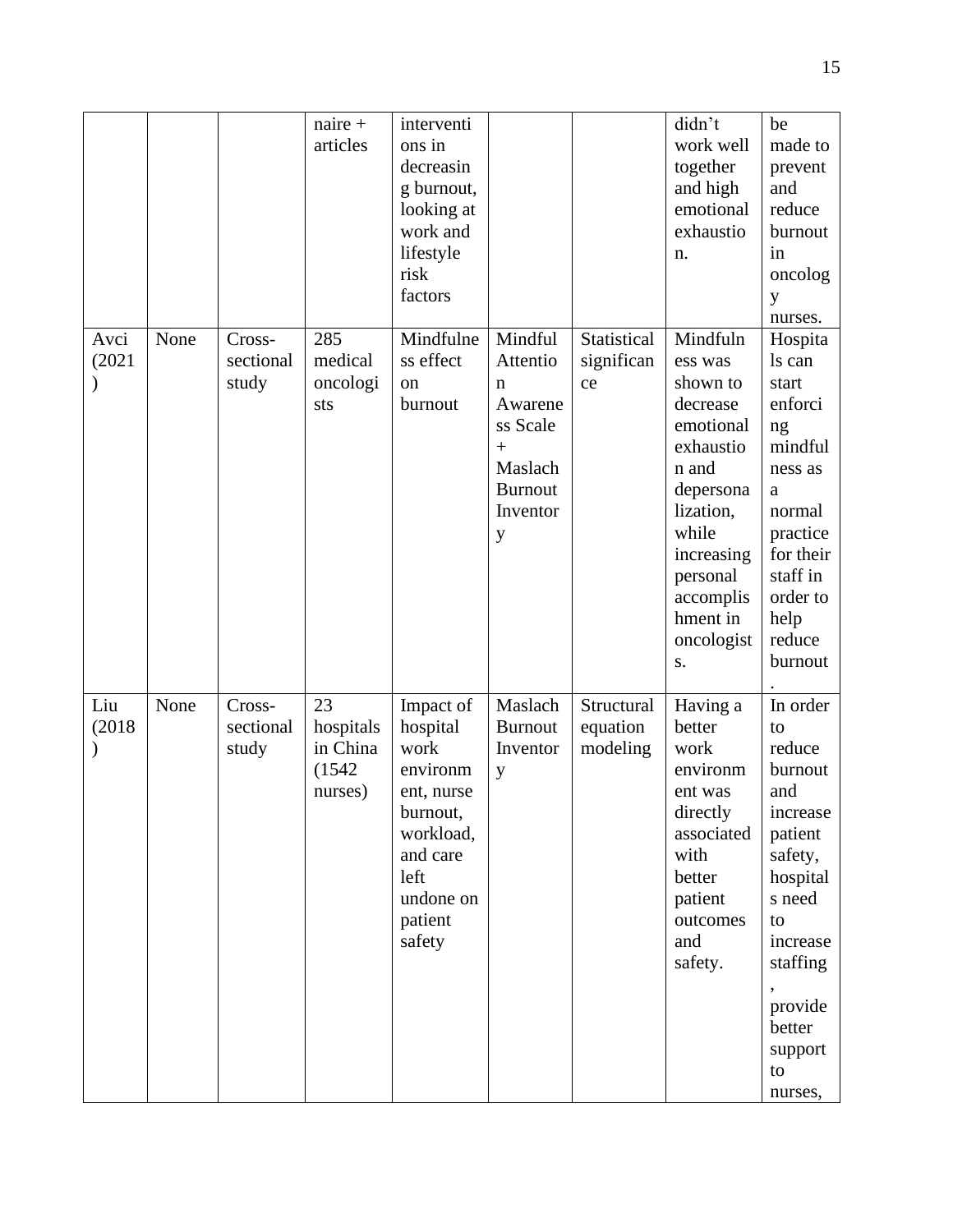|        |      |        |           |            |                |         |            | and      |
|--------|------|--------|-----------|------------|----------------|---------|------------|----------|
|        |      |        |           |            |                |         |            | improv   |
|        |      |        |           |            |                |         |            | e their  |
|        |      |        |           |            |                |         |            | work     |
|        |      |        |           |            |                |         |            | environ  |
|        |      |        |           |            |                |         |            | ment.    |
| Wu     | None | Survey | 220 staff | Frequency  | Maslach        | Chi-    | Those      | Suggest  |
| (2020) |      |        | members   | of burnout | <b>Burnout</b> | squared | working    | s that   |
|        |      |        | of        | on the     | Inventor       | test    | the        | differen |
|        |      |        | COVID-    | frontline  | y              |         | frontlines | t areas  |
|        |      |        | 19 units  | versus     |                |         | had less   | of the   |
|        |      |        | and       | those      |                |         | burnout    | hospital |
|        |      |        | those in  | working    |                |         | and were   | might    |
|        |      |        | usual     | in usual   |                |         | not as     | need to  |
|        |      |        | wards.    | wards.     |                |         | worried    | have     |
|        |      |        |           |            |                |         | about      | tailored |
|        |      |        |           |            |                |         | being      | interven |
|        |      |        |           |            |                |         | infected   | tions to |
|        |      |        |           |            |                |         | compared   | figure   |
|        |      |        |           |            |                |         | to those   | out      |
|        |      |        |           |            |                |         | working    | what's   |
|        |      |        |           |            |                |         | in usual   | best.    |
|        |      |        |           |            |                |         | wards.     |          |

# **Discussion**

Healthcare is an inherently difficult profession to work in, as one is dealing with complex bodily diseases, many of which there is minimal knowledge on, and often deal with death and the dying process. The work environment in this study will consist of bedside nursing, and not include physicians' offices, home health, or outpatient clinics/school. Many contributing factors cause a hospital or unit to have a poor work environment. Within nursing, this poor environment can be attributed to the current nurse shortage, the aging population of baby boomers, and the subsequent aging out of experienced nurses. The relationship these factors have with nurse burnout is cyclical, indicating they all affect one another to the extent that it continues to occur. Burnout exists due to the poor work environment, and the poor work environment worsens due to nurse burnout.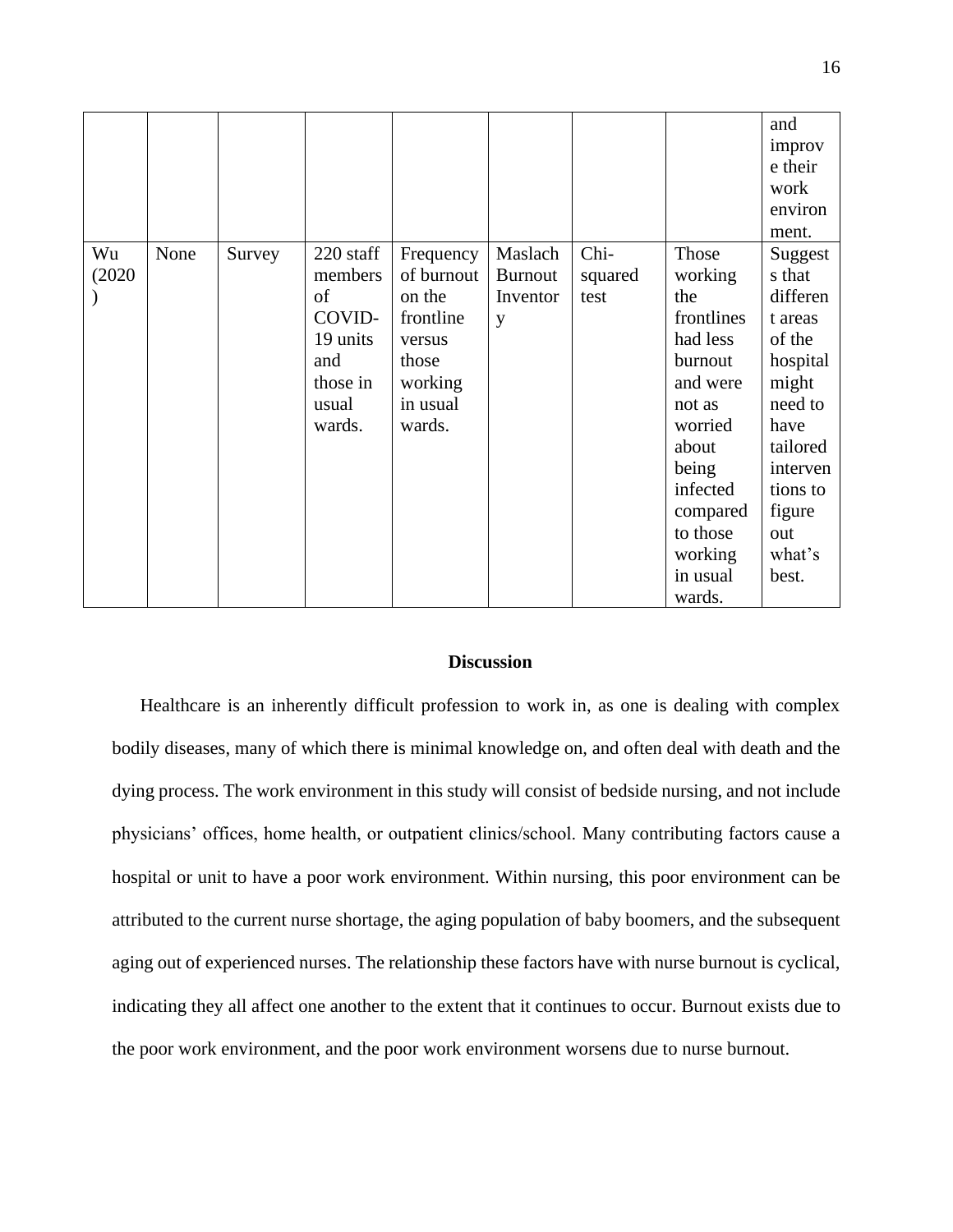Workplace violence appears in the physical and emotional sense, notably within healthcare, and can have a significant effect on burnout. According to the U.S. Bureau of Labor Statistics, the incidence of violence increased from 6.4 to 10.4 per 10,000 social assistance workers from 2011 to 2018 (Jones, 2021). Patient's themselves or visitors commonly initiate this abuse. Abuse predominantly escalates to violence which is precipitated by numerous factors. The physical setup of hospitals, including a lack of security, patient areas commonly open to the public, and a lack of metal detectors, are components that increase the likelihood that violence will occur. Many patients in the hospital struggle with debilitating diseases, such as dementia and withdrawal, that cause them to become violent against their better judgment. Furthermore, patients and family members in the hospital are sick and going through difficult times, making tensions worse and emotions high. This violence has always been a problem in hospitals, and the pandemic is bringing it to the light. Some hospitals have interventions in place to combat this violence, such as panic buttons staff can wear to alert safety officers (Shivaram, 2021). When violence occurs, it needs to be treated on a situational basis while ensuring the patient and nurse safety. Verbal abuse is also common, coming from patients, family members, as well as coworkers. Workplace bullying is shown to be more common in new nurses, particularly those with less than five years of experience and nurses who work rotational shifts (Kim, Lee, & Lee, 2019). Bullying from coworkers can be attributed to poor leadership styles, and feeling unsatisfied in one's job. While this is a situational occurrence, some people are simply rude with no explanation. There are deeply engrained management styles, or the lack thereof, that allow this bullying to continue. Nurse managers are extremely important in preventing, recognizing, and intervening with bullying. Violence of all kinds increases the rate of burnout in nurses, as it becomes one more reason to feel disdain for a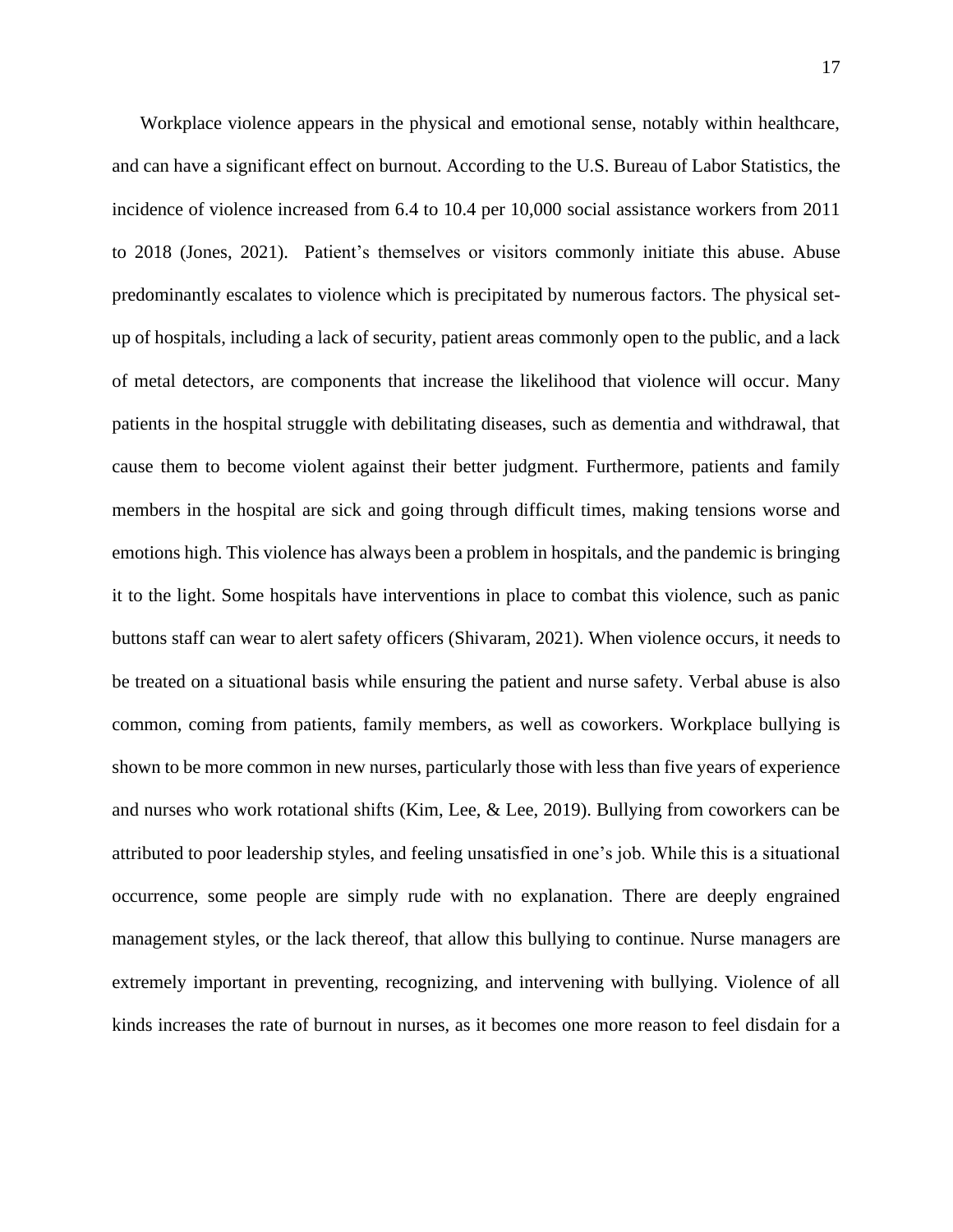previous passion. Hospital management must have detailed repercussions established for how to handle abuse, whether it is coming from a patient, family member, or another coworker.

Another critical factor that impacts nurse burnout is leadership. Issues arise when managers have inappropriate leadership style or an absence of leadership in general. Although individual factors, such as being unmarried and perceiving stress in the workplace, are predictors for higher burnout in nurses (Paiva et. al, 2021), the responsibility for burnout is greater from employers rather than employees. When an organization has the appropriate leadership style, in higher management as well as in nurse managers and charge nurses, burnout is less likely to occur. A study showed that when nurse leaders demonstrated authentic and transformational leadership styles, burnout in nurses was lower compared to other leadership styles (Wei et. al, 2020). Common leadership styles in nursing include laissez-faire, democratic, transactional, and transformational. Laissez-faire leaders deliver a hands-off approach, which typically works well with highly experienced nurses but fails for new nurses which is the primary population of current nurses. Democratic leaders encourage collaboration, working well in improving quality and inclusion, but fails in emergent situations that need a quick decision to be made. Transactional leaders look at rewarding and punishing workers depending on their performance, working well with problem-solving, but fall short at encouraging and inspiring the team. Finally, transformational leaders look at the entire picture, working at building confidence and trust with nurses in order to improve the facility (Wofford, 2021). Ultimately, a transformational leadership style allows the manager to empower and promote nurse engagement to create healthy work environment. The work environment, cultivated through the suitable leadership style, needs to ensure employee wellness. Moreover, smarter budgeting should be addressed with all workers.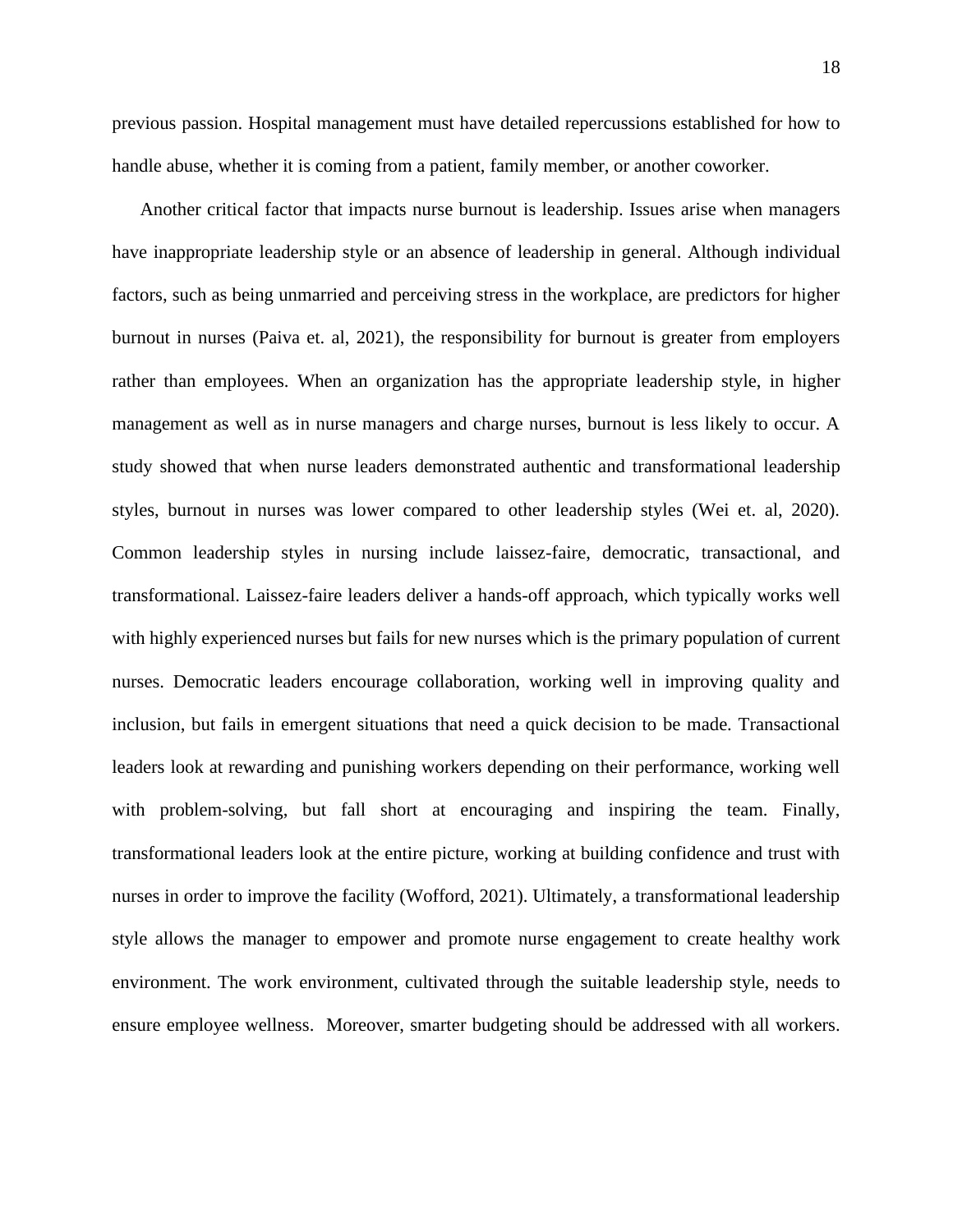The entire organization from the bottom-up needs to ask relevant and timely questions in order to introduce better data surrounding causes of burnout.

While burnout is fully preventable, it is unrealistic for hospitals and nursing staff to not have a set of interventions in place to offset the inevitable burnout. The most researched interventions concerning burnout includes mindfulness practice, along with hospital created support programs. Mindfulness is one's ability to be fully present, bringing awareness of what is actively occurring while not being overwhelmed or overly reacting (Mindful, n.d.). One practice of mindfulness includes meditation, where a person becomes fully in tune with sensation, emotion, and thoughts. Mindfulness can be utilized individually by going on meditation walks, being present in daily conversation with others, being kind to the heart, and practicing bedtime meditation. Nurses experience negative encounters every day when caring for patients and families, more so in oncology. Engaging in mindfulness allows nurses to give themselves compassion, and the time to process what happens at work. One study looks at different mindfulness techniques the reduce compassion fatigue and burnout in oncology nurses, including yoga-based meditation, knitting while debriefing on a stressful situation that had occurred, and attending an education program on stress management (Lear, 2021). These different interventions highlight that mindfulness can be sought through a practical activity, like knitting, or through learning strategies and putting them to use on one's own. It is important to note that these interventions must be practical, as time commitment is a common barrier to practicing mindfulness. For example, while knitting provides a physical and practical manner of relieving stress, many do not have time whether at work or at home to sit down and knit. Another study looks at mindfulness in oncology physicians, finding that as mindfulness activities increases, emotional exhaustion and depersonalization decrease (Avci et. al, 2021). Practices that were associated with mindfulness include having a hobby,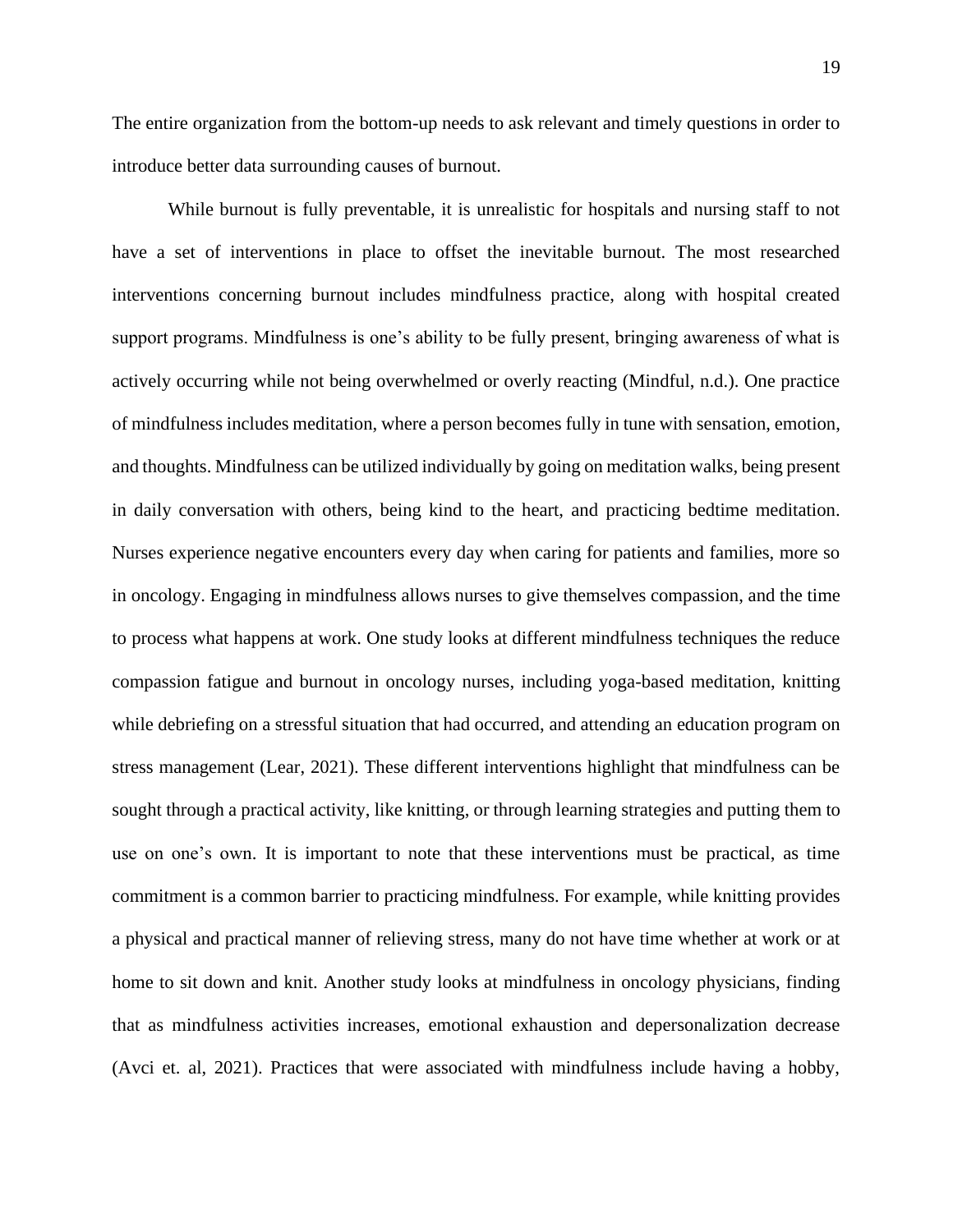participating in regular exercise, and having more experience as a physician. From these studies, it can be concluded that interventions need to be researched and established on an individual level. Different specialties, professions, and learning styles will respond distinctively depending on the mindfulness activity.

Alongside individual mindfulness practice, leadership and hospital management can create support groups focused on encouraging teamwork to decrease levels of burnout in staff. One example is the Hematology/Oncology/Stem Cell Transplant Advancing Resiliency Team (HART), which was first introduced at Boston Children's Hospital by Michelle Schuster. Miss Schuster established the HART team to help nurses and other medical staff through their battle with PTSD in caring for hematology, oncology, and stem cell transplant patients. HART coaches work days every week for eight-hour shifts, both on days and nights, and aim to create a healthier work environment to improve morale on the unit. While these coaches are nurses and not trained therapists, they are able to provide a confidential space to talk about events and provide education on handling the specialty. Since introducing HART, staff have stated they felt more supported by leadership and took more breaks throughout their shift, with a 25.6% increase saying they are extremely satisfied with unit support (Schuster, 2021). Another support group established is the Clinical Well-Being Task Force, created by the American Society of Clinical Oncology (ASCO) that's led by two co-chairs and sixteen members of ASCO. This task force was created in order to address the 45% of ASCO member medical oncologists that reported feeling symptoms of burnout such as emotional exhaustion and depersonalization (Hlubocky et. al, 2022). The purpose of this intervention is to improve the safety, quality, and value of cancer care through improving the wellbeing of oncologists. In order to remain dedicated, both within the oncology specialty and throughout the pandemic, oncologists have remained empowered and not lost hope. The task force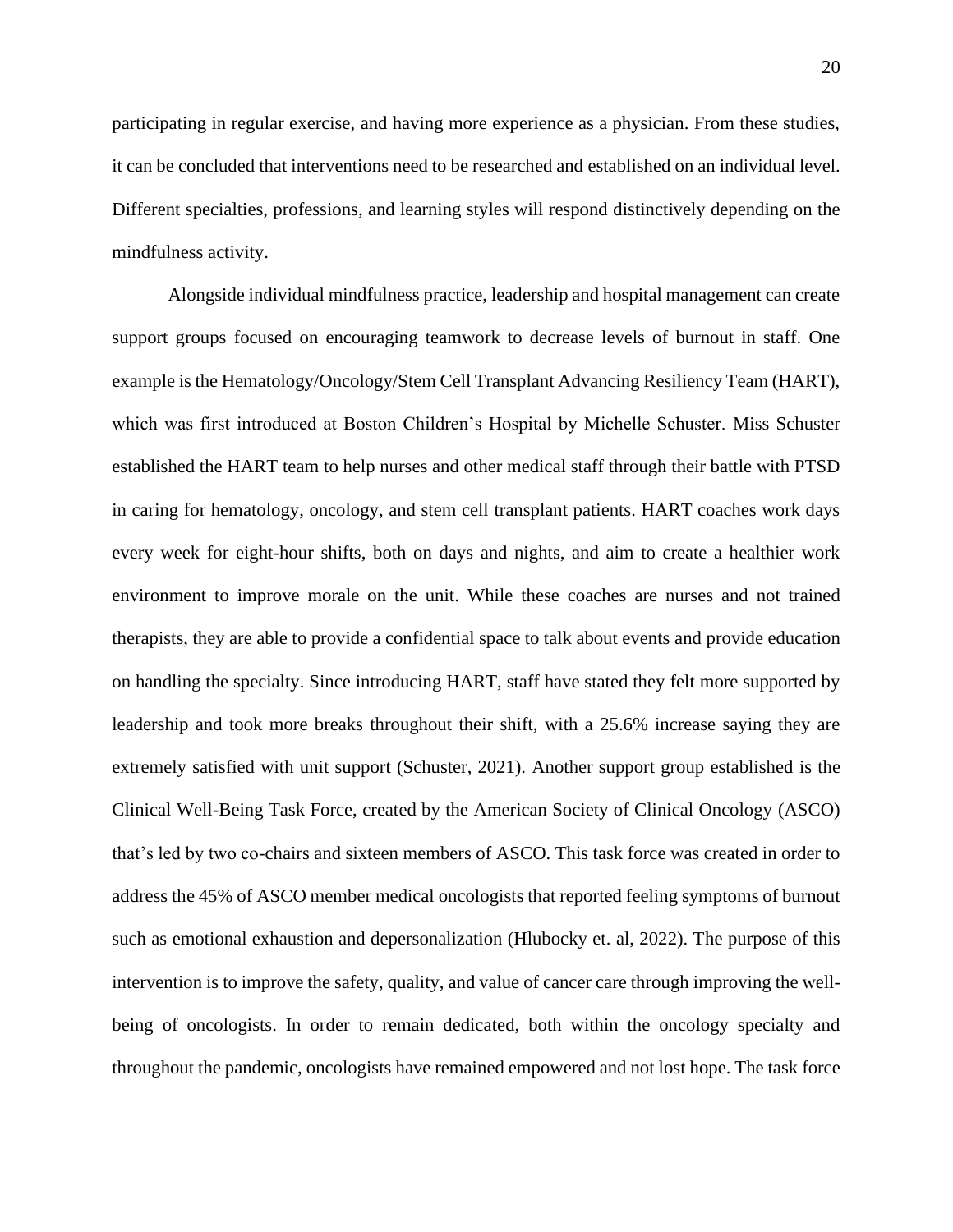encourages self-focused interventions, such as meditation, deep breathing, and keeping attention to one's well-being, as well as relational and job-focused interventions to prevent burnout. Relation-focused interventions they stress includes lobbying for better team communication, and making a true effort to connect with coworkers. Job-focused interventions they utilize include debriefing after difficult situations, having confidential employee programs, and improving access to education on compassion fatigue and burnout.

Ultimately, interventions on the individual and hospital level must be personalized and practical, ensuring that nursing staff are able to commit them into practice. Burnout must be addressed more from the top down in hospitals, starting with management to see a ripple effect on nursing staff. Individual mindfulness will only help so much to reduce burnout that already exists, but management and leadership interventions such as support groups, teamwork, and communication can to be established in order to prevent burnout from occurring.

#### **Limitations**

Limitations within this study includes the location in which the studies were conducted, some being done through the United States while some were conducted abroad. The way in which healthcare is conducted in Western society is extremely different compared to European countries, so the level of nurse burnout and patient quality of life could be measured differently than in the U. S. Another limitation is the articles that only look at one particular type of cancer, meaning that the results can only be applied to that specific group of patients. Furthermore, limitations persist in the way burnout was measured. Primarily the articles measured burnout by nurse statements and opinions, indicating there is no objective way of measurement. This brings about limitations as one nurse's burnout may look entirely different from another nurse. Every hospital or healthcare organization has their own environment and culture, indicating that one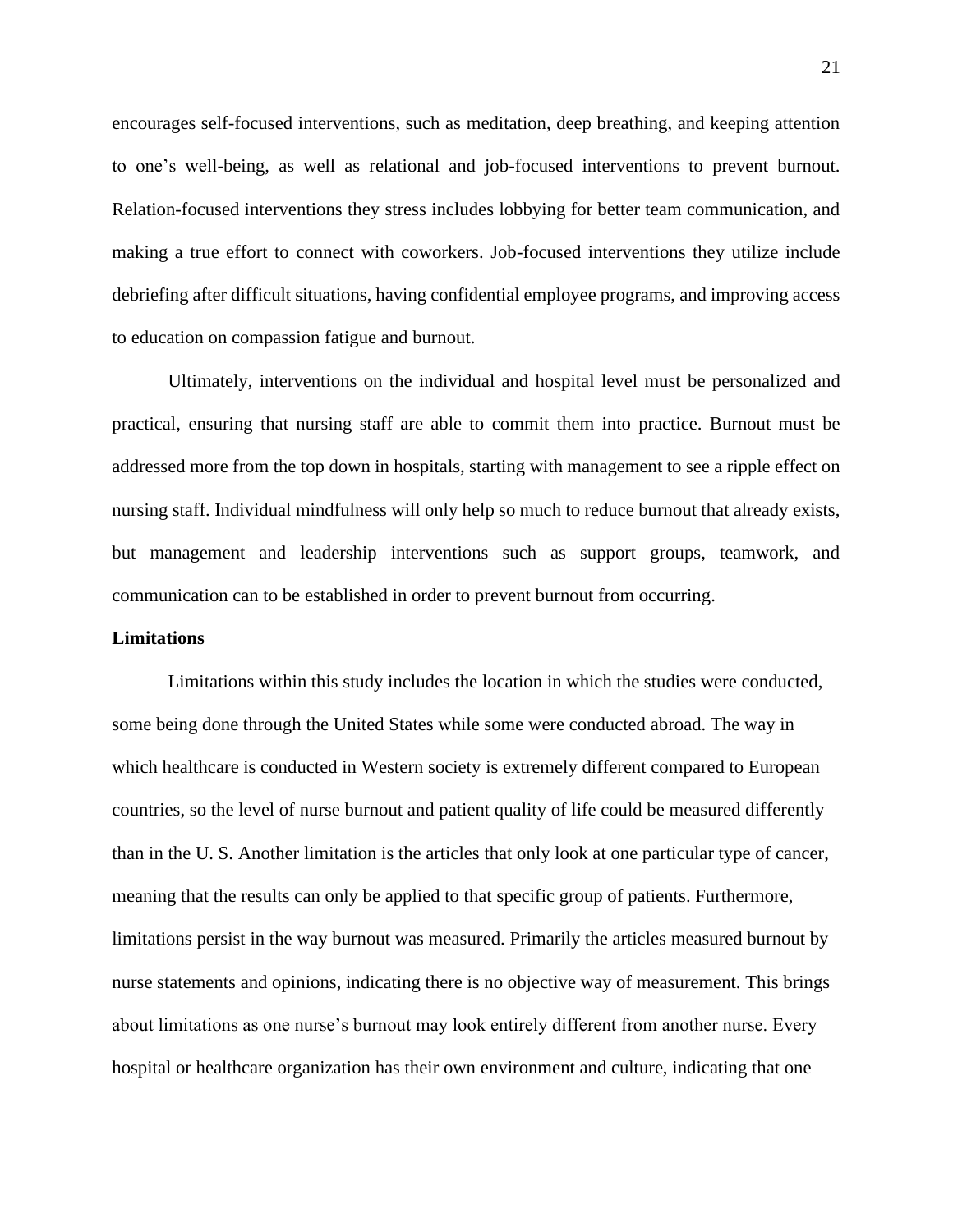hospitals nurse turnover and burnout rate may look different than other hospitals. All of these limitations are important to consider when evaluating the conclusions deduced from these studies.

Research on burnout in nursing is a systemic, ongoing topic that needs to be further researched and handled appropriately by nursing and hospital staff. Burnout is a serious topic that nursing students and all nurses, no matter the specialty, need to be aware of. With the recent pandemic and the current nursing shortage, the U. S. healthcare system simply cannot afford for nurse burnout to persevere. Nurses need to have strong emotional intelligence in order to be appropriately prepared to recognize the signs of burnout, how to prevent burnout, and how to treat their burnout selves. When nurses are better supported through teamwork, initiated by leadership, and allowed to feel valued and heard in their profession, patient safety and quality of care is improved.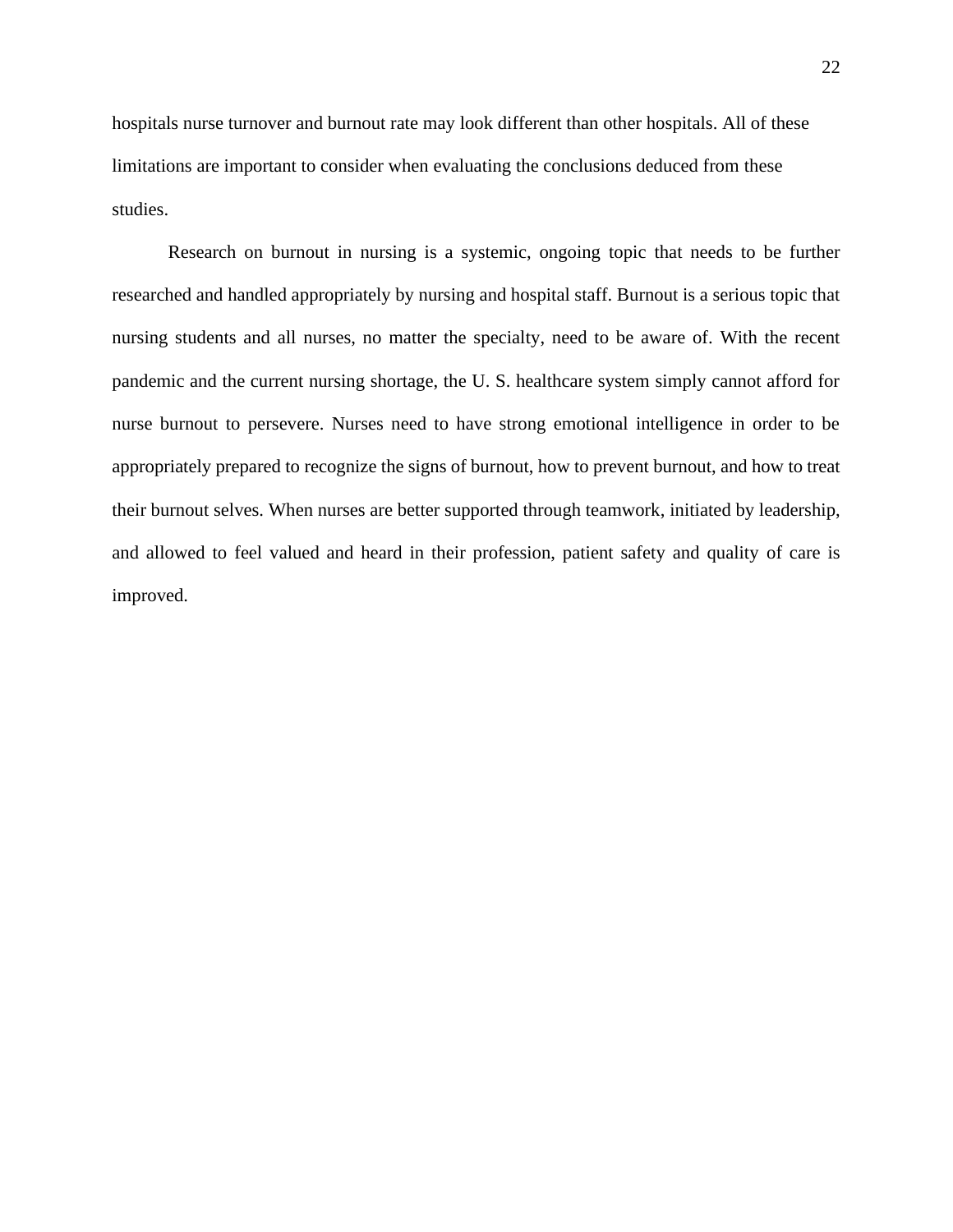### **References**

- Avci, O., Iriagac, Y., Cavda, E., & Seber, E. S. (2021). Mindfulness among medical oncology doctors and its relation with burnout: Turkish Oncology Group (TOG) study. *JCO Oncology Practice, 17*(7), e917-e924.<https://doi.org/10.1200/OP.20.01037>
- Cui, J., Ren, Y. H., Zhao, F. J., Chen, Y., Huang, Y. F., Yang, L., & You, X. M. (2021). Crosssectional study of the effects of job burnout on immune function in 105 female oncology nurses at a tertiary oncology hospital. *Medical Science Monitor: International Medical Journal of Experimental and Clinical Research, 27*, e929711.

<https://doi.org/10.12659/MSM.929711>

- Franceschi, E. & Brandes, A. A. (2021). Burnout in medical oncology during the COVID-19 pandemic. *Expert Review of Anticancer Therapy, 21*(4), 351-353. <https://doi.org/10.1080/14737140.2021.1866549>
- HaGani, N., Yagil, D., & Cohen, M. (2022). Burnout among oncologists and oncology nurses: A systematic review and meta-analysis. *Health Psychology: Official Journal of the Division of Health Psychology, American Psychological Association, 41*(1), 53-64. <https://doi.org/10.1037/hea0001155>
- Hlubocky, F. J., Shanafelt, T. D., Back, A. L., Paice, J. A., Tetzlaff, E. D., Friese, C. R., Kamal, A. H., McFarland, D. C., Lyckholm, L., Gallagher, C. M., Chatwal, M., Saltzman, J., Dudzinski, D., Burke, J. M., James, T. A., Page, R. D. , Boyle, D. A., Gonzalez, M. M., & Srivastava, P. (2021). Creating a blueprint of well-being in oncology: An approach for addressing burnout from ASCO's Clinician Well-Being Taskforce. *American Society of*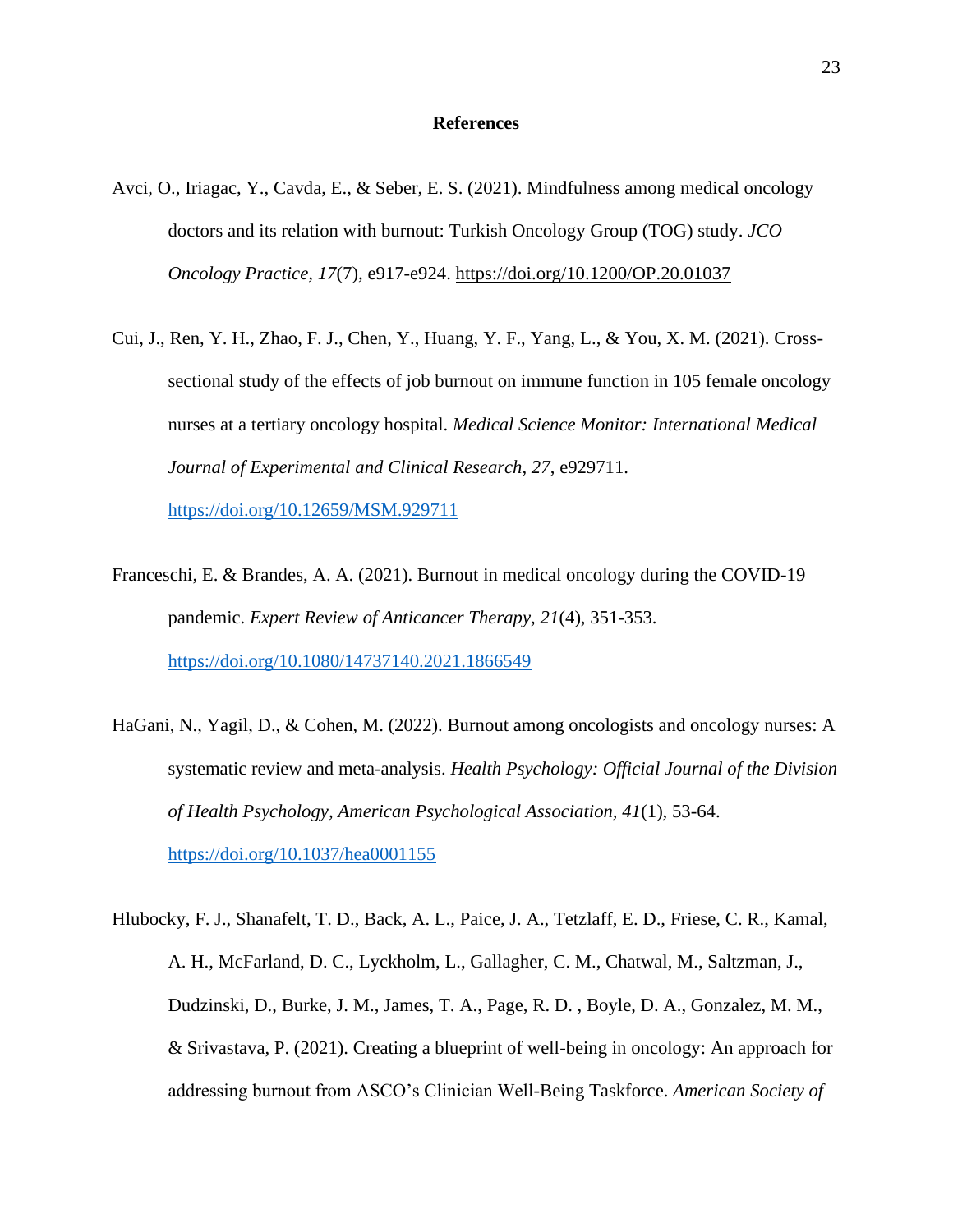*Clinical Oncology Educational Book. American Society of Clinical Oncology. Annual Meeting, 41*, e339-e353. [https://doi.org/10.1200/EDBK\\_320873](https://doi.org/10.1200/EDBK_320873)

Jiménez-Labaig, P., Pacheco-Barcia, V., Cebrià, A., Gálvez, F., Obispo, B., Páez, D., Quílez, A., Quintanar, T., Ramchandani, A., Remon, J., Rogado, J., Sánchez, D. A., Sánchez-Cánovas, M., Sanz-Garcia, E., Sesma, A., Tarazona, N., Cotés, A., González, E., Bosch-Barerra, J., … Élez, E. (2021). Identifying and preventing burnout in young oncologists, and overwhelming challenge in the COVID-19 era: a study of the Spanish Society of Medical Oncology (SEOM). *ESMO Open, 6*(4), 100215. <https://doi.org/10.1016/j.esmoop.2021.100215>

- Jones, M. (2021). *Preventing workplace violence in healthcare.* American Association of Critical-Care Nurses. [https://www.aacn.org/blog/preventing-workplace-violence-in](https://www.aacn.org/blog/preventing-workplace-violence-in-healthcare)[healthcare](https://www.aacn.org/blog/preventing-workplace-violence-in-healthcare)
- Kim, Y., Lee, E., & Lee, H. (2019). Association between workplace bullying and burnout, professional quality of life, and turnover intention among clinical nurses. *PLOS ONE, 15*(1), 1-13.<https://doi.org/10.1371/journal.pone.0226506>
- Lear, P. & Andrewes, T. (2021, November 1). Do mindfulness interventions reduce burnout in oncology nurses? A literature review. *Cancer Nursing Practice, 20*(6), 21-29. <https://doi.org/10.7748/cnp.2021.e1763>
- Liu, Xu., Zheng, J., Liu, K., Baggs, J. G., Liu, J., Wu, Y., & You, L. (2018). Hospital nursing organizational factors, nursing care left undone, and nurse burnout as predictors of patient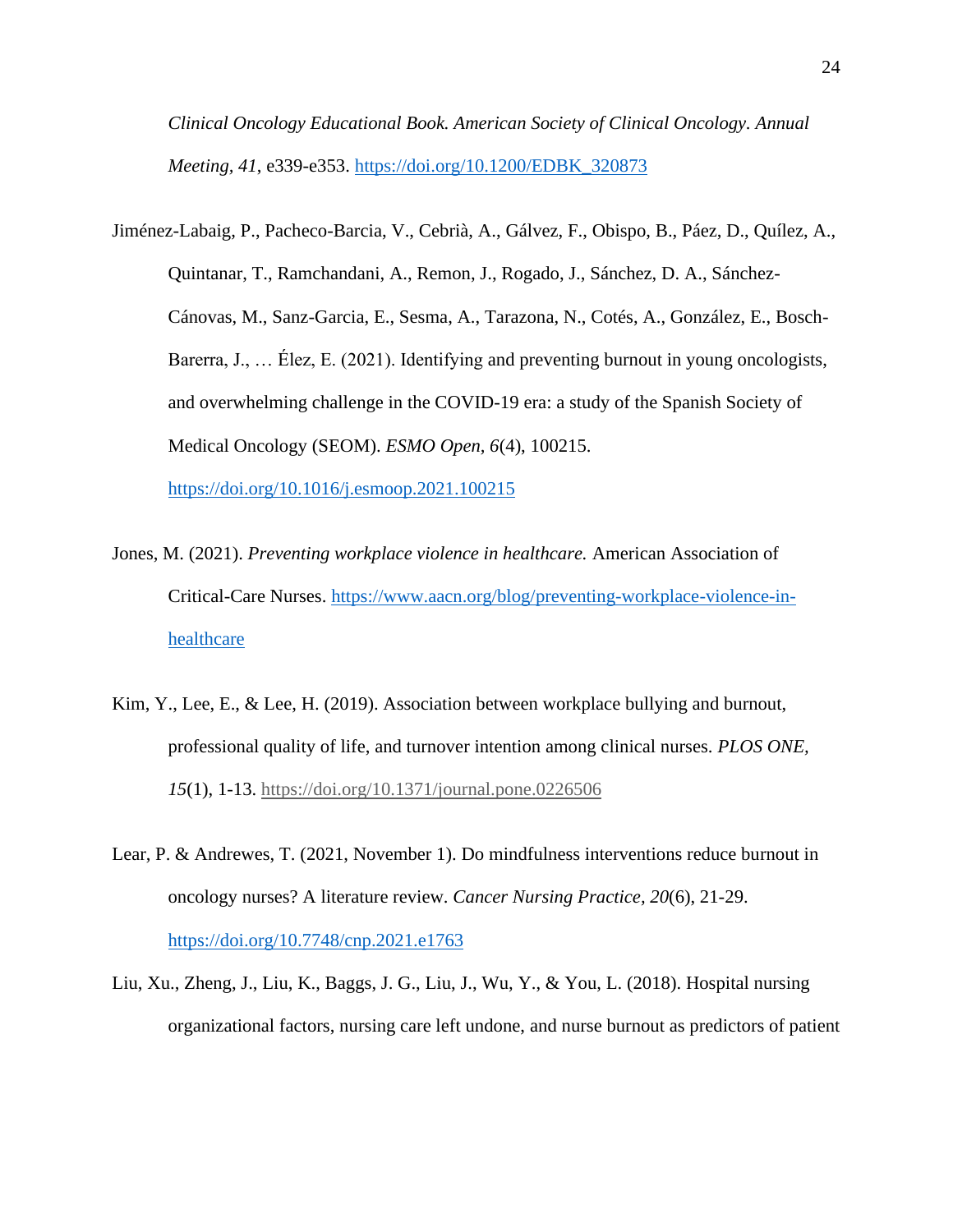safety: A structural equation modeling analysis. *International Journal of Nursing Studies, 86*, 82-89.<https://doi.org/10.1016/j.ijnurstu.2018.05.005>

- Mindful. (n.d.). *Getting started with mindfulness*. Mindful. <https://www.mindful.org/meditation/mindfulness-getting-started/>
- Nwanya, M. & Rowberry, D. (2021). The importance of understanding burnout: an oncology nurse perspective. *British Journal of Nursing (Mark Allen Publishing), 30*(10), S8-S14. <https://doi.org/10.12968/bjon.2021.30.10.S8>
- Ortega-Campos, E., Vargas-Román, K., Velando-Soriano, A., Suleiman-Martos, N., Cañadas-de la Fuente, G. A., Albendín-García, L., Gómez-Urquiza, J. L. (2019, December 20). Compassion fatigue, compassion satisfaction, and burnout in oncology nurses: A systematic review and meta-analysis. *Sustainability, 12*(1), 72. <https://doi.org/10.3390/su12010072>
- Paiva, B. S. R., Mingardi, M., Valentino, T. C. de O., de Oliveira, M. A., & Paiva, C. E. (2021). Prevalence of burnout and predictive factors among oncology nursing professionals: a cross-sectional study. *Sao Paulo Medical Journal=Revista Paulista de Medicina, 139*(4), 341-350.<https://doi.org/10.1590/1516-3180.2020.06060.R1.1202021>
- Schuster, M. A. (2021, May 14). Creating the hematology/oncology/stem cell transplant advancing resiliency team: A nurse-led support program for hematology/oncology/stem cell transplant staff. *Journal of Pediatric Hematology/Oncology Nursing, 38*(5), 331-341. <https://doi.org/10.1177/10434542211011046>